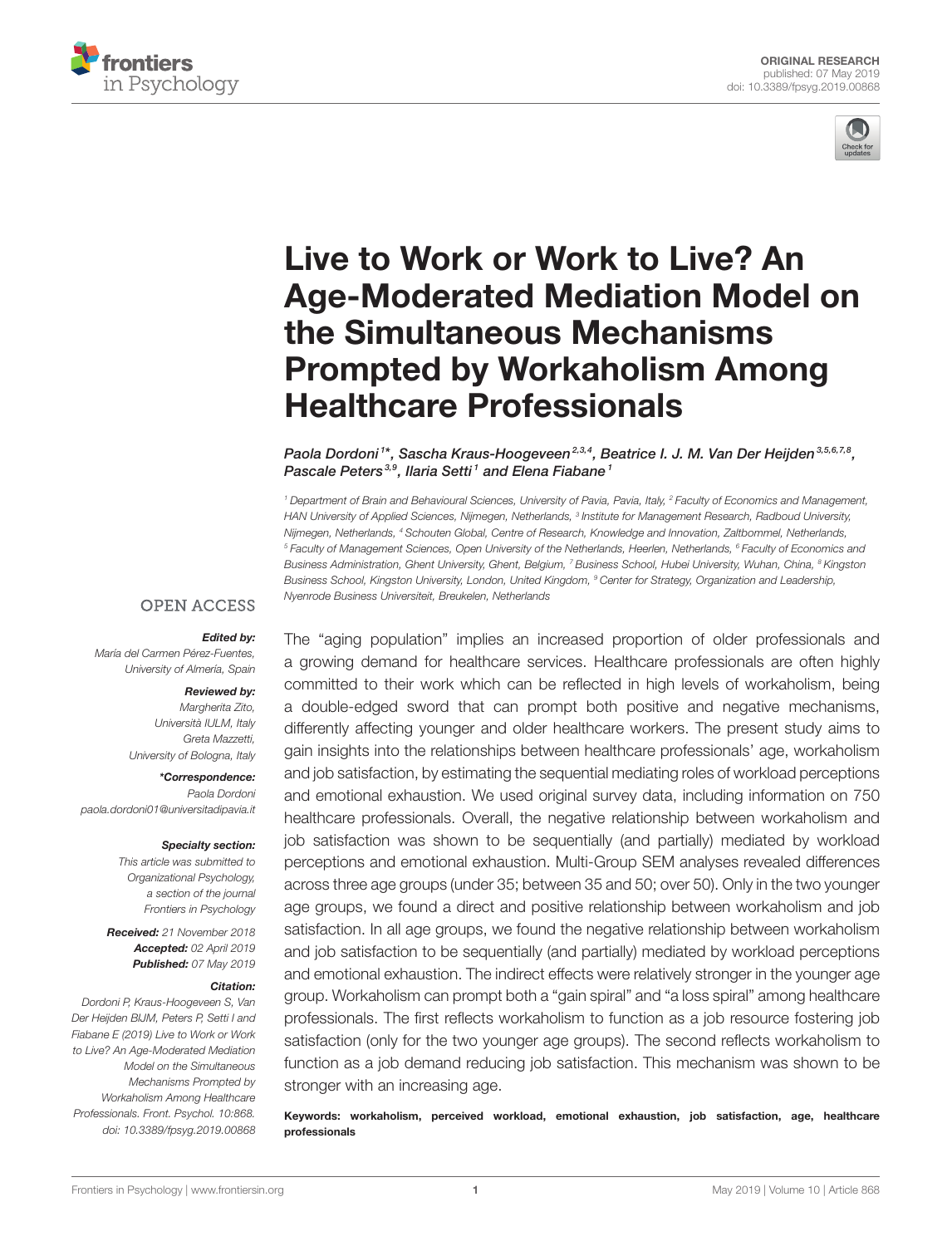# INTRODUCTION

All over the world, the impact of the aging and dejuvenization of the working population on the labor market is felt strongly by healthcare organizations and their staff (cf. [Camerino et al.,](#page-9-0) [2006;](#page-9-0) [Wang and Shi, 2014\)](#page-11-0). In particular, both aging and dejuvenization have led to a growing demand for healthcare services, posing higher workloads, and emotional demands on professionals in the healthcare sector [\(Glomb et al., 2004;](#page-10-0) [Uthaman et al., 2016;](#page-11-1) [Hodgkin et al., 2017\)](#page-10-1), who are aging themselves [\(Buchan et al., 2015\)](#page-9-1). Particularly for the older category of healthcare professionals, these high job demands (see [Karasek, 1979;](#page-10-2) [Johnson and Hall, 1988;](#page-10-3) [Alarcon, 2011;](#page-9-2) [Makkai, 2018;](#page-10-4) workload, time pressure, ambiguity, conflict, stress, workload, and tension are among the most important job demands which lead to burnout) may be hard to cope with [\(Bakker et al., 2000;](#page-9-3) [Aiken et al., 2002b;](#page-9-4) [Hedge and Borman, 2012;](#page-10-5) [Uthaman et al., 2016;](#page-11-1) [Stankiewicz-Mróz, 2018\)](#page-11-2), possibly leading to increased staff turnover and decreased retention (De Gieter et al., [2011;](#page-10-6) [Sawatzky and Enns, 2012;](#page-11-3) [Heinen et al., 2013;](#page-10-7) Gao et al., [2017;](#page-10-8) [Ravenswood et al., 2017\)](#page-11-4).

In view of the need to maintain a motivated workforce and to reduce early turnover and retirement intentions among healthcare professionals (cf. [Armstrong-Stassen and Stassen,](#page-9-5) [2013\)](#page-9-5), healthcare organizations may find themselves in a difficult situation [\(Heisler and Bandow, 2018\)](#page-10-9). In fact, these organizations increasingly need to focus on ways to enhance their employees' job satisfaction, which can be defined as "a global feeling about the job or as a related constellation of attitudes about various aspects or facets of the job" [\(Lu et al., 2005,](#page-10-10) p. 212). Healthcare professionals' job satisfaction has been shown to be a core factor in achieving high quality of service delivery [\(Lu et al., 2005;](#page-10-10) [Bratt and Gautun, 2018\)](#page-9-6).

So as to protect and foster their professionals' job satisfaction, healthcare organizations need to adjust their working conditions [\(Stone et al., 2007;](#page-11-5) [Bratt and Gautun, 2018\)](#page-9-6), for example by reducing professionals' perceived workload, as this is associated with increased emotional exhaustion (cf. [Deckard et al., 1994;](#page-10-11) see also [Brewer and Shapard, 2004;](#page-9-7) [Zito et al., 2016;](#page-11-6) Gómez-Urquiza et al., [2017;](#page-10-12) [Hatch et al., 2018\)](#page-10-13). Likewise, workload should be aligned with their personal characteristics (i.e., age). In particular, a large amount of previous research already investigated the impact of age on employee burnout. Some studies have found no significant correlation, while others have found such correlations [see the exemplary meta-analysis by [Brewer and Shapard \(2004\)](#page-9-7) who concluded that there is a small negative correlation between age and emotional exhaustion]. As it appears that higher age is associated with lower burnout, it is of utmost importance to better understand the role of age in research on the relationship between workaholism and job satisfaction, and its underlying mechanisms. Especially as the association may be confounded with years of experience and survival bias (i.e., those employees who survive" early job stressors and do not quit might have much better prospects (see also [Maslach and Leiter, 2016\)](#page-10-14).

In addition, the literature has reported some personality traits (i.e., workaholism [cf. [Guglielmi et al., 2012\]](#page-10-15)) to be risk factors for job satisfaction, since these may threaten and deplete personal resources [\(Burke and MacDermid, 1999;](#page-9-8) [Burke et al., 2006;](#page-9-9) [Cunningham et al., 2008;](#page-9-10) [Guglielmi et al., 2012\)](#page-10-15). For example, earlier studies found that healthcare professionals reported high levels of workaholism [\(Burke et al., 2006;](#page-9-9) [Kubota et al., 2010;](#page-10-16) [Balducci et al., 2016;](#page-9-11) [Nonnis et al., 2017\)](#page-11-7), which can be defined as "... the tendency to work excessively in a compulsive way" [\(Schaufeli et al., 2009a,](#page-11-8) p. 250). This concept refers to the combination of working excessively and working compulsively. Workaholics typically allocate as much time to work as possible, sometimes creating even more work for themselves than is necessary, as they are obsessed with their work and unable to detach from their duties (cf. [Oates, 1971;](#page-11-9) [Balducci et al.,](#page-9-11) [2016\)](#page-9-11). Recent empirical evidence corroborates the assumption that workaholism is a personal characteristic that is associated with the individual perception of an ample amount of demanding tasks and responsibilities (i.e., high job demands) since it may give reason for the necessity to dedicate an extraordinary amount of time to work [\(Mazzetti et al., 2016a\)](#page-10-17). Therefore, workaholism can be viewed as an important personal challenge for professionals which already has been examined in relation to job satisfaction [\(Burke, 1999;](#page-9-12) [Burke et al., 2006;](#page-9-9) Guglielmi et al., [2012;](#page-10-15) [Clark et al., 2016\)](#page-9-13). Strong positive relationships were found between workaholism and job workload (Kanai and Wakabayashi, [2001\)](#page-10-18), and even worse, the relationship between workaholism and emotional exhaustion (that is, the depletion of personal resources) seems to be mediated by job demands (Taris et al., [2005\)](#page-11-10). It is plausible that workaholics may be motivated to work based on internal "should" (an inner driver), rather than based on an intrinsic motivation to work [\(Spence and Robbins,](#page-11-11) [1992\)](#page-11-11), so that they may not experience true satisfaction in their work (see also [Ryan and Deci, 2000;](#page-11-12) [Graves et al., 2012\)](#page-10-19). In other words, it seems that workaholics do not receive more rewards for their efforts [\(Burke, 2001;](#page-9-14) [Shimazu and Schaufeli, 2009;](#page-11-13) Aziz and Moyer, [2018\)](#page-9-15).

In view of the account above, we can conclude that healthcare workers' job satisfaction is typically considered as one of the key indicators of well-being [\(Sheward et al., 2005;](#page-11-14) [Scheibe et al.,](#page-11-15) [2015\)](#page-11-15). Moreover, it has been shown to be a core factor in achieving high quality of service delivery (cf. [Lu et al., 2012\)](#page-10-20). Job satisfaction is a complex and multifaceted concept, since it depends both on the nature of the job and on the individual's expectations of what the job should provide [\(Liu et al., 2011;](#page-10-21) [Lu et al., 2012\)](#page-10-20). Some scholars have argued that personal characteristics (in this study, workaholism and age) have more impact than working conditions when it comes to explaining individual reactions to work [\(Cunningham et al., 2008\)](#page-9-10). The existing literature has revealed both positive [\(Burke, 1999\)](#page-9-12) and negative associations between workaholism and job satisfaction [\(Clark et al., 2016\)](#page-9-13) and scholars have not reached a shared opinion yet (cf. [Burke et al., 2006\)](#page-9-9). Moreover, the role of age is not clear in this regards. Although some studies have argued that personal characteristics have more impact on individuals' job satisfaction than their working conditions [\(Cunningham et al.,](#page-9-10) [2008\)](#page-9-10) (such as workload), both types of factors may play an important role.

In order to contribute to the scholarly and societal debates on working conditions, workaholism and healthcare professionals'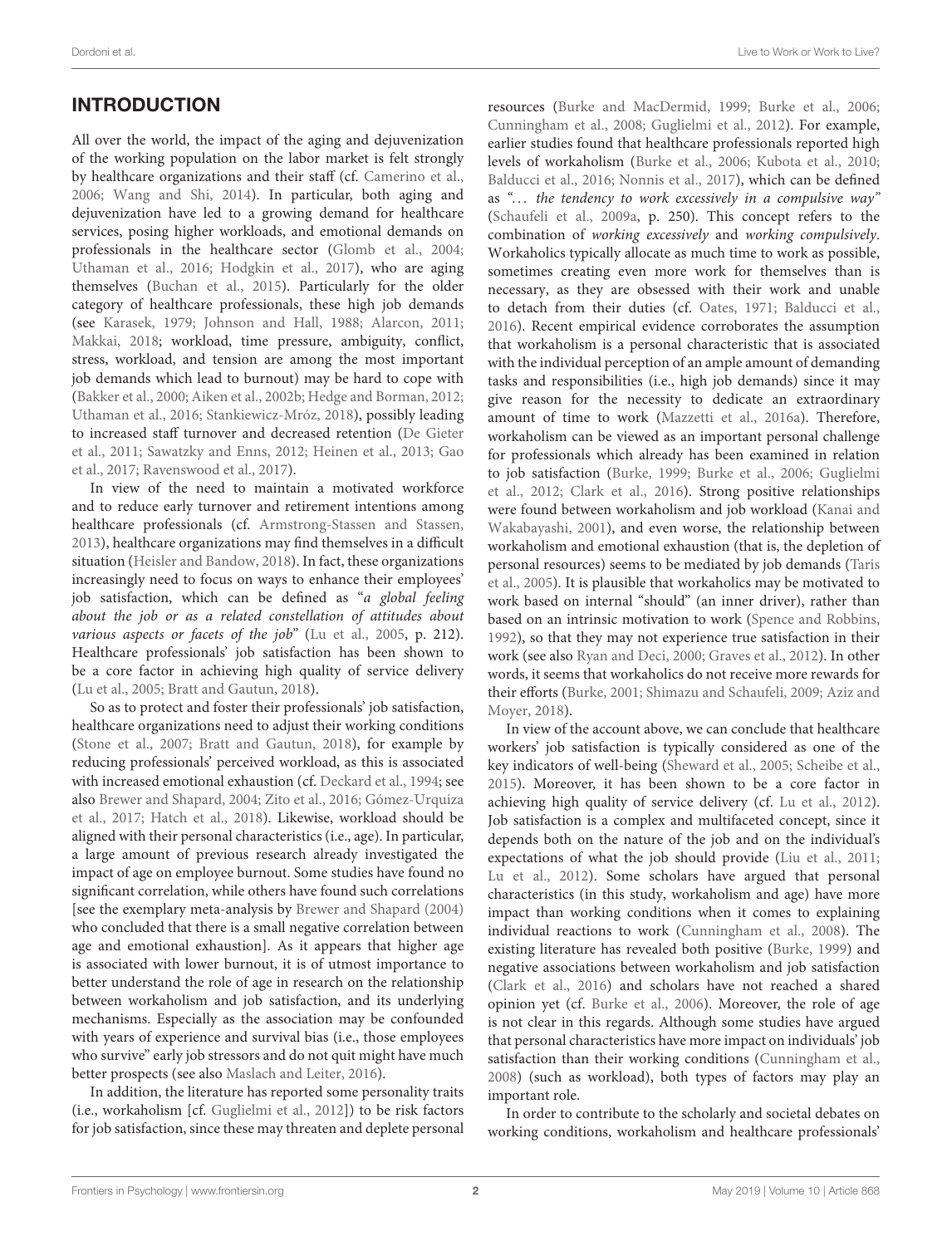Dordoni et al. Live to Work or Work to Live?

job satisfaction, we will build on the Conservation of Resources theory [\(Hobfoll, 1989\)](#page-10-22) and the Life-span development theory [\(Carstensen, 1995\)](#page-9-16) to further explore the ambiguous relationships between workaholism, workload, emotional exhaustion and job satisfaction, and the moderating role of age in these relationships. Our study aims to contribute to the theoretical and empirical debates on the relationship between workaholism and job satisfaction in two ways. First, we hope to shed more light on the underlying mechanisms that can explain the ambiguous character of this relationship as revealed in the literature. Second, we use Multi-Group Structural Equation Modeling (SEM) to test for age-moderated mediation [\(Dordoni, 2017\)](#page-10-23).

# THEORY AND HYPOTHESES

We build on the Conservation of Resources theory (COR) [\(Hobfoll, 1989\)](#page-10-22) which is based on the assumption that "people strive to retain, protect, and build resources and that what is threatening to them is the potential or actual loss of these valued resources" [\(Hobfoll, 1989,](#page-10-22) p. 513). The COR theory suggests that people want to protect their limited personal resources (defined as "those objects, personal characteristics, conditions, or energies that are valued by the individual or that serve as a means for attainment of these objects, personal characteristics, conditions, or energies" [\(Hobfoll, 1989,](#page-10-22) p. 516) (e.g., time, physical energy, emotional energy, attention). At the same time, individuals are highly motivated to engage in behaviors that contribute to the accumulation of additional resources for the future. The threat of a net loss of resources or the lack of resource gain following people's investments can result in psychological stress [\(Hobfoll,](#page-10-22) [1989\)](#page-10-22). In this view, environment circumstances may threat or cause a depletion of people's resources. When losses occur, however, individuals may apply resource conservation strategies by seeking resources available in order to adapt. Those with fewer resources are more vulnerable to resource loss, whereas those with greater resources are less vulnerable to resource loss and are more capable of resource gain [\(Hobfoll, 2001\)](#page-10-24). Therefore, initial loss begets future loss ("loss spiral"). Conversely, initial resource gain begets future gain ("gain spirals").

Applying COR theory to our study, when individuals perceive a threat or an actual loss of resources (in our empirical work, indicated by professionals' higher workload perceptions and more emotional exhaustion, respectively), or fail to receive sufficient return on their investment of resources (i.e., emotional exhaustion in our model), they experience higher levels of distress which leads to negative work outcomes (i.e., in our model, less job satisfaction). This mechanism can be referred to as the socalled 'loss-of-resources-spiral' (cf. [Hobfoll, 1989\)](#page-10-22). Despite the negative consequences associated with workaholism, in different contexts, it is regarded as a socially acceptable behavior and even encouraged within companies across various industries [\(Furnham, 1997\)](#page-10-25). Moreover, workaholics who are enthusiastic about their work are likely to have greater life satisfaction [\(Bonebright et al., 2000\)](#page-9-17). Studies suggested that dispositional characteristics may represent both personal demands and resources and can play as initiators of the JD-R model processes [\(Van den Broeck et al., 2013;](#page-11-16) [Mazzetti et al., 2016a\)](#page-10-17). Additionally, [Wojdylo et al. \(2013\)](#page-11-17) suggested that workaholic employees might be able to escape from negative emotions and feelings of adequacy. Thus, work can provide them with a sense of self-confidence and psychological safety. Following this line of reasoning, workaholism may be perceived as a personal challenge which can either function as a personal demand when associated with individuals perceiving higher job demands, or as a personal resource motivating individuals for their tasks and leading to more job satisfaction (cf. [Buelens and Poelmans, 2004;](#page-9-18) Shimazu et al., [2015;](#page-11-18) [Clark et al., 2016\)](#page-9-13). In other words, workaholism can prompt a so-called "gain-of-resources-spiral" (cf. [Hobfoll, 1989\)](#page-10-22).

In fact, when workaholism is perceived as a personal challenge or as a personal resource, rather than as a personal demand (cf. [Buelens and Poelmans, 2004\)](#page-9-18), it is plausible that people do not perceive a threat or an actual loss of resources. In that case, workaholic professionals may not experience more workload and, in turn, they may gain from their workaholic behavior, leading to work pleasure. Therefore, we first examine both the socalled "gain of resources spiral" and the "loss of resources spiral," the latter by testing a chain of associations wherein it is assumed that "workaholism" impacts healthcare professionals' "workload perceptions," resulting in increased "emotional exhaustion," eventually affecting their job satisfaction.

**Hypothesis 1**: Workaholism has a direct relationship with healthcare professionals' job satisfaction (from now on called "the gain spiral hypothesis").

**Hypothesis 2**: The relationship between workaholism and job satisfaction is mediated by healthcare professionals' workload perceptions and emotional exhaustion (from now on called the "loss spiral hypothesis").

Our research design enables us to investigate the moderating effect of a healthcare professional's age in the "gain spiral" (i.e., Hypothesis 1) and "loss spiral" (i.e., Hypothesis 2) hypothesized above. That is, we test whether the hypothesized direct effect (workaholism—job satisfaction) and the sequential indirect effects (workaholism—workload perceptions—emotional exhaustion—job satisfaction) affect the younger age group of healthcare professionals differently in comparison with the middle-aged and older age groups. Aligning Hobfoll's COR theory [\(Hobfoll, 1989,](#page-10-22) [2001\)](#page-10-24) with life-span development theories [\(Carstensen, 1995;](#page-9-16) [Higgins, 1997\)](#page-10-26), we assume that younger healthcare professionals may perceive time as rather "open-ended" [\(Carstensen, 1995\)](#page-9-16). Therefore, they may gain more personal resources, such as energy from workaholism, anticipating more skills gains and career opportunities and success [\(Higgins, 1997\)](#page-10-26). However, following COR theory, younger healthcare professionals can also be expected to be more vulnerable to perceptions of higher workload associated with workaholism, since they have gained less personal resources, such as work experience and skills over the life-span in comparison with their older peers (cf. [Froehlich et al., 2015\)](#page-10-27). Therefore, we expect that both the "gain spiral" and the "loss spiral" are stronger among the younger age group in comparison with the two older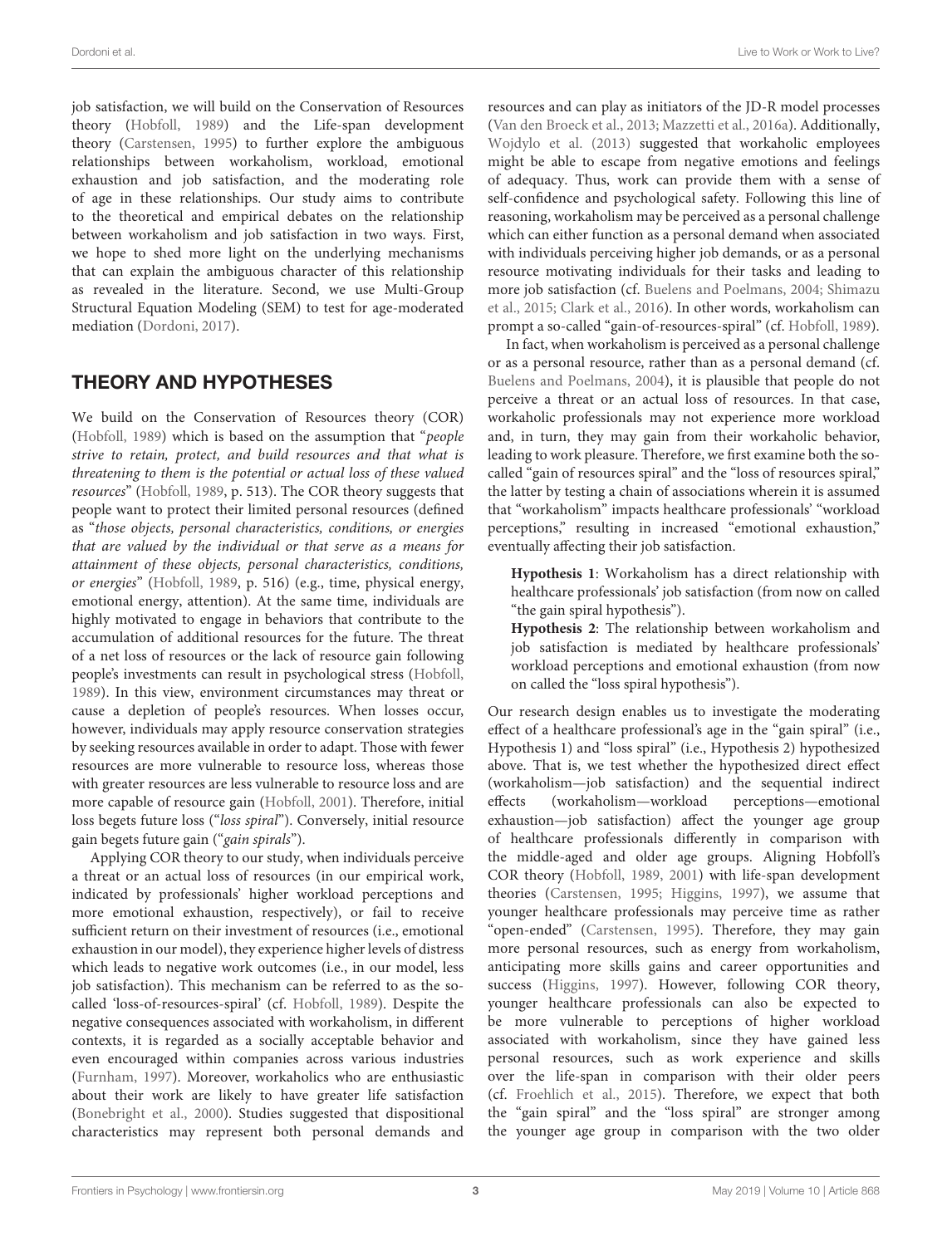age groups, and hypothesize differences across the three groups [\(Dordoni, 2017\)](#page-10-23).

**Hypothesis 3**: The assumed relationships (see Hypotheses 1 and 2) are not similar for professionals across three distinguished age groups [under 35 (younger professionals); 35 to 50 (middle-aged professionals); and over 50 years old (older professionals)].

### METHODS

### Sample and Procedure

This study takes an integrative approach, including both individual and organizational factors to explain the role of workaholism in healthcare professionals' job satisfaction. The data for this study  $(N = 750)$  was collected by m[eans of a](#page-11-19) stratified sample from a hospital in North Italy that can be considered representative for the composition of professionals in the healthcare sector. After approval of the ethics committee (University of Pavia), written informed consent was obtained from the participants and a self-administered questionnaire was distributed among four groups of healthcare professionals (i.e., nurse aides, nurses, physicians, and physiotherapists). Participants filled out a survey and posted it in a private box. Completing the survey took the respondents, on average, 15 min. In order to guarantee anonymity, code numbers were placed on the completed survey after they were returned to the researchers.

The majority of the respondents were females (74%) and 12% were under 35 years old; 56% were 35 to 50 years old; and 30% were over 50 years old (2% missing cases for respondent's age). As regards the different professional categories, 11% of the respondents were employed as nurse aides; 57% were nurses; 16% were physicians; and 12% were physiotherapists (4% missing cases for professional category). Moreover, 23% of the respondents were employed in the hospital for 1 to 10 years; 24% for 11 to 20 years; and 52% for over 20 years (1% missing cases for tenure). 13% held part-time jobs, while 87% held full-time jobs. With regard to type of shift, 32% did not work in shifts; 16% only worked in day shifts; and 50% also worked in night-time shifts (with 2% missing cases for type of shift).

### **Measurements**

Three latent variables, using Likert scales' answering categories, were included in the survey. Factor structures and scale reliabilities were tested using Confirmatory Factor Analysis (CFA) and Cronbach's alphas, respectively.

Workaholism was measured with two subscales from the shortened version of the ten-items Dutch Work Addiction Scale [DUWAS; [Schaufeli et al., 2009b\]](#page-11-19) [i.e., "work excessively" 5 items (Cronbach's alpha = 0.86), and "work compulsively" 5 items (Cronbach's alpha  $= 0.93$ ). A four-point rating scale was used, ranging from  $1$  (= almost never) to  $4$  (= almost always). The standardized factor loadings for "work excessively" ranged from 0.47 to 0.60, and for "work compulsively" from 0.45 to 0.76, with all items having significant loadings on the intended factor. For the subsequent SEM analysis, the two subscales were combined in order to create a second-order construct (Schaufeli et al., [2009b\)](#page-11-19), that is, workaholism (Cronbach's alpha =  $0.94$ ). The factor loadings of both subscales on this second-order construct were 0.98 and 0.79, for "work excessively" and "work compulsively", respectively, and both factors appeared to have a significant contribution to the second-order construct.

Workload Perceptions was measured by means of a six-item scale (Workload; [Leiter and Maslach, 2000\)](#page-10-28) that was previously validated for Italian language by [\(Borgogni et al., 2005\)](#page-9-19). A fivepoint rating scale was used, ranging from  $1 (=$  strongly disagree) to 5 (= strongly agree). Cronbach's alpha was 0.79 and the standardized factor loadings ranged from 0.33 to 0.79, with each item having a significant contribution to the latent construct.

Emotional exhaustion was measured by means of a five-item scale [\(Schaufeli et al., 1996;](#page-11-20) [Borgogni et al., 2005;](#page-9-19) MBI-GS; Maslach Burnout Inventory-General Survey) using a seven-point rating scale ranging from  $1$  (= never) to  $7$  (= daily) (Cronbach's alpha =0.75). The standardized factor loadings ranged from 0.75 to 0.87, with each item having a significant contribution to the latent construct. This scale has been widely used in healthcare research settings [\(Leiter and Maslach, 2009;](#page-10-29) e.g., [Lasalvia et al.,](#page-10-30) [2009;](#page-10-30) [Fiabane et al., 2013\)](#page-10-31).

Job satisfaction was measured with the widely-used one-item scale from [Aiken et al. \(2002a\)](#page-9-20), with answering categories ranging from  $1$  (= very unsatisfied) to  $4$  (= very satisfied).

Moderator. Age was categorized into three groups. The first group included those healthcare professionals being under 35 years old ( $N = 82$ ); the second group included those aged 35 to 50 years old  $(N = 397)$ ; and the third group comprised those aged over 50 years old  $(N = 212)$  [see [Van der Heijden \(2001\)](#page-11-21) for a justification for this age categorization)].

Control variables. We controlled for some key characteristics of healthcare professionals that were shown to be predictive for workload perceptions, emotional exhaustion, and job satisfaction, in previous scholarly work. Specifically, we controlled for gender (with reference category "male"); professional category (with reference category "physicians") [\(Fiabane et al., 2012\)](#page-10-32); part-time (with reference category "not part-time"); and shiftwork (with reference category "having no shiftwork") [\(Burke et al., 2006\)](#page-9-9).

### Analyses

All analyses were performed using Mplus software (Muthèn and Muthèn, [2012\)](#page-11-22). First, we investigated the discriminant validity of our constructs by testing the measurement model, using CFA. Second, we conducted preliminarily analyses to explore the relationships in our model. By conducting SEM analyses, we tested the hypothesized relationships in our research model. We compared the fit of the hypothesized mediation model to several direct effects' models, using the full sample. The goodness of fit was evaluated based on the  $\chi^2$  goodness-of-fit statistic and some alternative fit indices. Specifically, the Comparative Fit Index (CFI) was computed, considering values over 0.90 to be a good fit. For the Root Mean Square Error of Approximation (RMSEA), values up to 0.08 were viewed to represent a reasonable model fit. Finally, the Standardized Root Mean Square Residual (SRMSR) was computed, considering values under 0.09 to indicate a good model fit [\(Hu and Bentler, 1999\)](#page-10-33).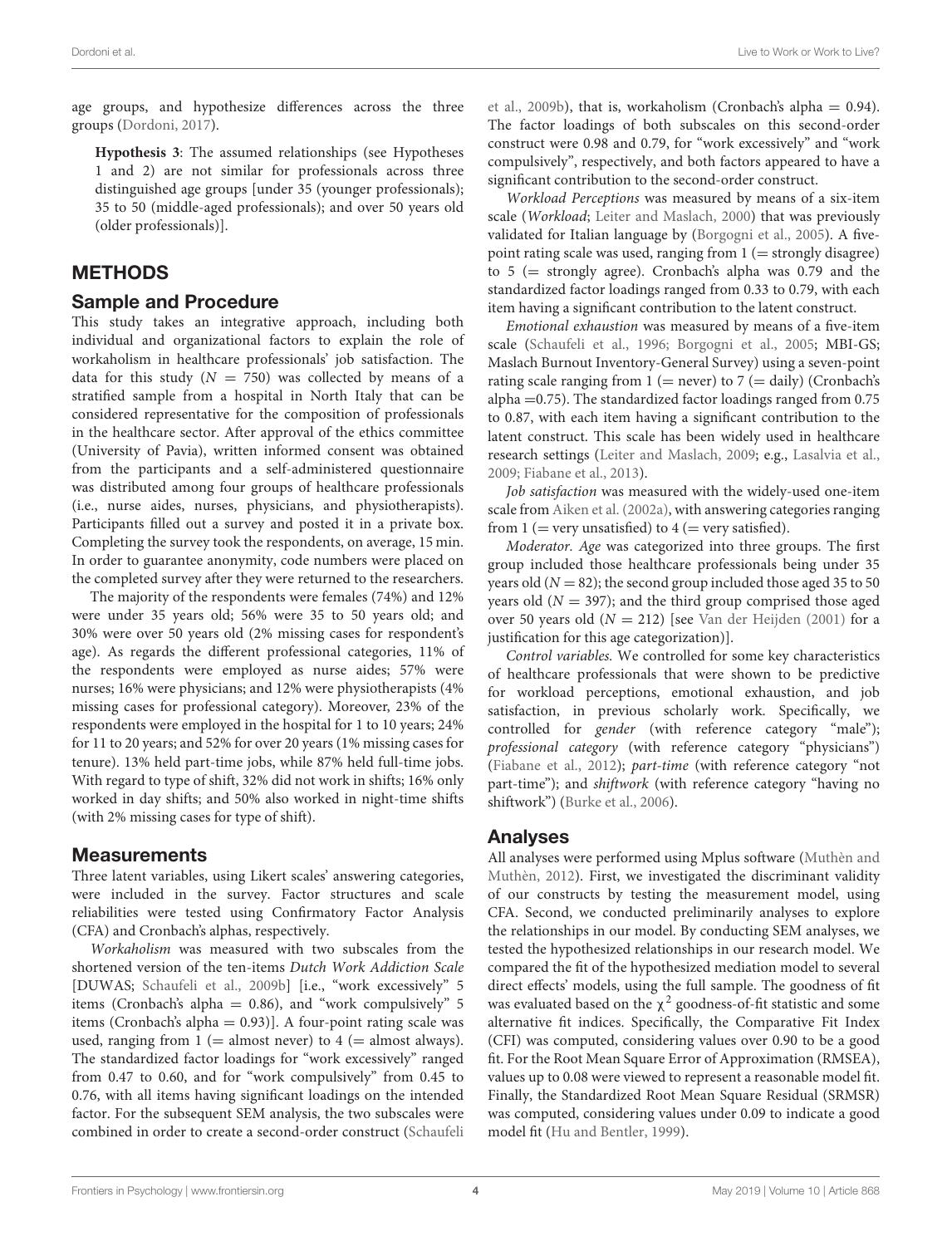Based on the outcomes of the direct effects' models, we selected the best fitting model in order to further examine its invariance across the three age groups by using Multi-Group SEM analysis.

# RESULTS

# Preliminary Analyses

**[Table 1](#page-5-0)** presents bivariate correlations for all model variables and portrays that workaholism was significantly correlated with both workload perceptions and emotional exhaustion. Furthermore, workload perceptions had a significant correlation with emotional exhaustion and job satisfaction. Emotional exhaustion was significantly correlated with job satisfaction. Strikingly, workaholism was not significantly correlated with job satisfaction, which may be explained by the multiple underlying mechanisms (e.g., the "loss spiral" and the "gain spiral") that have their effects in opposite directions (cf. [Burke et al., 2006;](#page-9-9) [Guglielmi et al., 2012\)](#page-10-15). Moreover, this outcome might also be explained by the assumed differences in age groups. Based on the results of our preliminary analyses, we concluded that it is meaningful to test the mediation paths running from workaholism to job satisfaction via workload perceptions and emotional exhaustion (cf. [Baron and Kenny, 1986\)](#page-9-21).

# Testing the Measurement Model

We estimated a measurement model including job satisfaction and the latent constructs for workaholism, workload perceptions and emotional exhaustion. Using SEM analyses, and including both CFA and path modeling, we modeled these four study variables as discussed under Methods. Moreover, we tested the hypothesized mediation model incorporating the two distinguished sequential mediators. In comparison with the other models that were tested (the direct effects' model and the model using single mediation variables), the sequential model appeared to have the best fit with the data (see **[Table 2](#page-5-1)**, Model G). Therefore, the sequential model was also used in the subsequent Multi-Group SEM aimed to test for a possible moderation effect of age. The CFI fit indices of all tested models appeared to be below the recommended cut-off point of 0.90 for a good fit. As the CFI depends on the average size of the correlations in the model [\(Kenny, 2015\)](#page-10-34), the low CFI fit indices can be explained. Due to the high number of control variables (and dummy variables) in our analyses, which have low correlations with multiple variables, the average correlation is low (see **[Table 1](#page-5-0)**). This has a negative impact on the CFI fit indices. However, both the RMSEA (acceptable fit below 0.08), and the SRMSR (acceptable fit below 0.09), indicated an acceptable model fit (cf. [Hu and Bentler, 1999\)](#page-10-33).

Based on the sequential mediation model of the full dataset (Model G), we found two significant paths. In line with our "gainspiral hypothesis" (i.e,. Hypothesis 1), we found a significant direct and positive relationship between workaholism and job satisfaction ( $\beta = 0.303$ ;  $p < 0.001$ ). In line with our "lossspiral hypothesis" (i.e., Hypothesis 2), we found a significant indirect and negative relationship between workaholism and job satisfaction, mediated via workload perceptions and emotional exhaustion ( $\beta = -0.320$ ;  $p < 0.001$ ) (see **[Table 4](#page-7-0)**, section A).

# Testing for Measurement Invariance

In order to test for age moderation, we compared the structural models, which were based on the scores for their latent constructs, for the three distinguished age groups separately (youngsters, middle-aged, and older healthcare professionals, respectively). In order to be able to compare the results, measurement invariance between the age groups should be present. The measurement invariance of the sequential mediation model (Model G) across the three distinguished age groups was studied using a stepwise procedure [\(Van de Schoot et al., 2012\)](#page-11-23). The first step of this analysis comprised testing a free model (Model 1) in which all parameters were unrestricted. In a second step, we compared the fit of Model 1, respectively, with: a model in which the factor loadings were constrained to be equal (Model 2); a model in which both factor loadings and intercepts were constrained to be equal (Model 3); a model in which the factor loadings, intercepts and the errors were constrained to be equal (Model 4); and, finally, a model in which the factor loadings, intercepts, errors and the structure were constrained to be equal (Model 5) (cf. [Van de Schoot et al., 2012\)](#page-11-23). Our results showed that there was metric invariance. Since Model 4 did not fit significantly worse than the previous models, this model was accepted as the best model (cf. [Van de Schoot et al., 2012\)](#page-11-23). This implies that the meaning of the constructs, based on both the factor loadings, the intercepts and the errors, can be regarded to be equal across the distinguished age groups. The presence of metric invariance justified to compare the scores on the latent constructs across the three age groups [\(Van de Schoot et al.,](#page-11-23) [2012\)](#page-11-23). In addition, the analysis also indicated that structural invariance was absent. Indeed, the model with the fixed structure (Model 5) had a significantly worse fit (as the Chi-Square raised significantly) in comparison with Model 4 (see **[Table 3](#page-6-0)**). Both outcomes justified the use of a Multi-Group SEM analysis for the distinguished structural paths. Again, the CFI fit indices of all the model tests appeared to be below the recommended cut-off point of.90 for a good fit. However, both the RMSEA (acceptable fit below.08), and the SRMSR (acceptable fit below.09), indicated an acceptable model fit (cf. [Hu and Bentler, 1999\)](#page-10-33).

# Testing for Age-Moderated Sequential Mediation

In Hypothesis 1 and 2, we hypothesized a direct relationship and an indirect relationship between workaholism and job satisfaction. Moreover, in Hypothesis 3, we hypothesized these relationships to be moderated by age. In other words, we expected the assumed relationships (see Hypotheses 1 and 2) not to be similar for professionals across the three distinguished age groups.

In line with Hypothesis 3, the Multi-Group SEM model revealed different paths across the three age groups (see **[Table 4](#page-7-0)**, section B, and **[Figure 1](#page-8-0)**). On the one hand, our Multi-Group SEM analysis revealed a direct and positive relationship between healthcare professionals' workaholism and job satisfaction, for the younger age group ( $\beta = 0.511$ ,  $p = 0.026$ ) and (to a lesser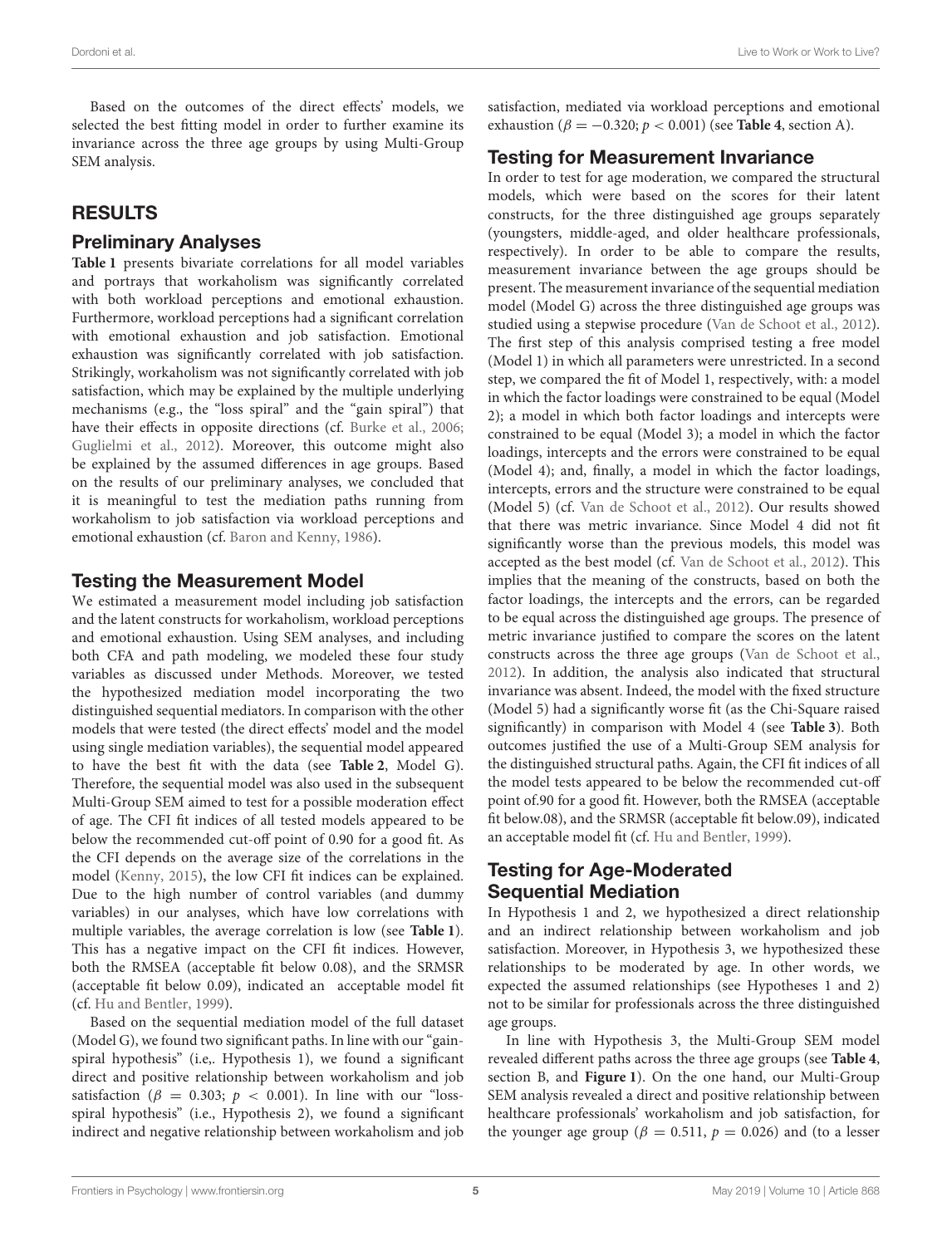#### <span id="page-5-0"></span>**TABLE 1** | Correlation matrix  $(N = 750)$ .

| Variable                                      | 1         | $\mathbf{2}$ | 3                     | 4               | 5                    | 6                 | 7                        | 8          | 9                        | 10                       | 11             | 12         | 13                          | 14 | - 15 |
|-----------------------------------------------|-----------|--------------|-----------------------|-----------------|----------------------|-------------------|--------------------------|------------|--------------------------|--------------------------|----------------|------------|-----------------------------|----|------|
| 1. Workaholism                                |           |              |                       |                 |                      |                   |                          |            |                          |                          |                |            |                             |    |      |
| 2. Workload perceptions                       | $0.77***$ |              |                       |                 |                      |                   |                          |            |                          |                          |                |            |                             |    |      |
| 3. Emotional exhaustion                       | $0.57***$ | $0.78***$    |                       |                 |                      |                   |                          |            |                          |                          |                |            |                             |    |      |
| 4. Job satisfaction                           | $-0.04$   |              | $-0.21***$ $-0.36***$ |                 |                      |                   |                          |            |                          |                          |                |            |                             |    |      |
| 5. Males <sup>a</sup>                         | $0.12*$   | $0.16***$    | $0.16***$             | $-0.00$         |                      |                   |                          |            |                          |                          |                |            |                             |    |      |
| 6. Nurse aides <sup>a</sup>                   | 0.04      | 0.02         | 0.04                  | $-0.01$         | 0.06                 |                   |                          |            |                          |                          |                |            |                             |    |      |
| 7. Nurses <sup>a</sup>                        | 0.03      | $0.11*$      |                       | $0.18*** -0.01$ |                      | $0.32***-0.88***$ | $\overline{\phantom{0}}$ |            |                          |                          |                |            |                             |    |      |
| 8. Physicians <sup>a</sup>                    | 0.08      | 0.03         | $-0.17**$             | 0.03            | $-0.50***$ $-0.56**$ |                   | $-0.93**$                |            |                          |                          |                |            |                             |    |      |
| 9. Physiotherapists <sup>a</sup>              | $-0.18**$ |              | $-0.27***$ $-0.16**$  | $-0.00$         | 0.01                 | $-0.51***$        | $-0.88***$ $-0.59**$     |            | $\overline{\phantom{m}}$ |                          |                |            |                             |    |      |
| 10. Age                                       | 0.00      | $-0.01$      | $-0.00$               | $-0.02$         | $-0.03$              | $0.20**$          | $-0.28$                  | 0.23       | 0.06                     | $\overline{\phantom{0}}$ |                |            |                             |    |      |
| 11. Tenure                                    | 0.01      | $-0.02$      | 0.02                  | 0.02            | $0.21***$            | 0.03              | 0.09                     | $-0.18**$  | 0.04                     | $0.53***$ –              |                |            |                             |    |      |
| 12. Part-time work <sup>a</sup>               | 0.07      | 0.11         | 0.05                  | 0.03            | $-0.61***$           | 0.22              | $-0.23**$                | $0.33***$  | $-0.07$                  | $-0.18**$                | $-0.23***$ $-$ |            |                             |    |      |
| 13. No shiftwork <sup>a</sup>                 | 0.07      | 0.04         | 0.04                  | $-0.03$         | $0.27***$            | $-0.21**$         | $-0.03$                  | $-0.06$    | $0.28***$                | $0.27*** -0.07$          |                | $-0.38***$ | $\overline{\phantom{m}}$    |    |      |
| 14. Only daily shiftwork <sup>a</sup>         | 0.01      | $-0.03$      | 0.04                  | 0.01            | 0.10                 | 0.13              | 0.02                     | $-0.32***$ | 0.14                     | 0.09                     | $-0.01$        | $-0.11$    | $-0.79***$                  |    |      |
| 15. Also night-time<br>shiftwork <sup>a</sup> | $-0.07$   | $-0.02$      | $-0.06$               | 0.02            | $-0.30***$           | 0.10              | 0.01                     | $0.22***$  | $-0.35***$               | $0.29***$                | 0.07           |            | $0.45*** -0.97*** -0.89***$ |    |      |

\*\*\*p < 0.001; \*\*p < 0.01.

 $a_1 = v$ es, 2= no.

<span id="page-5-1"></span>**TABLE 2** | Goodness of fit indices for the distinguished models  $(N = 691)$ .

|    |                                                                        | <b>Chi-Square Test</b><br>of Model Fit | DF  | Model<br>Comparison<br>$(\triangle$ Chi-Square) | $\triangle$ DF | <b>RMSEA</b> | <b>CFI</b> | <b>SRMR</b> |
|----|------------------------------------------------------------------------|----------------------------------------|-----|-------------------------------------------------|----------------|--------------|------------|-------------|
| Α  | Workaholism-job satisfaction                                           | 1564.325                               | 404 |                                                 |                | 0.064        | 0.809      | 0.061       |
| B  | Workload perc-job satisfaction                                         | 1530.274***                            | 404 | 34.051**<br>$(A-B)$                             | $0^a$          | 0.064        | 0.815      | 0.059       |
| C  | Emotional exhaustion-job satisfaction                                  | 1473.563***                            | 404 | 56.711***<br>$(B-C)$                            | 0 <sup>a</sup> | 0.062        | 0.824      | 0.058       |
| D  | Workaholism-emotional exhaustion-job satisfaction                      | 1508.969***                            | 393 | $-35.406**$<br>$(C-D)$                          | 11             | 0.064        | 0.817      | 0.058       |
| E. | Workaholism - workload perc. - job satisfaction                        | 1606.099***                            | 404 | $-132.536***$<br>$(C-E)$                        | $0^{\text{a}}$ | 0.066        | 0.802      | 0.062       |
| F  | Workload perc. - emotional exhaustion - job satisfaction               | 1441.822***                            | 393 | $31.741**$<br>$(C-F)$                           | 11             | 0.062        | 0.828      | 0.056       |
| G  | Workaholism - workload perc. - emotional exhaustion - job satisfaction | 1425.816***                            | 391 | 16.006**<br>$(F-G)$                             | $\mathcal{P}$  | 0.062        | 0.830      | 0.055       |

aln case the df difference is 0, the Chi-Square comparison was tested with a df of 1. \*\*\*p < 0.001; \*\*p < 0.01.

degree) for the middle-aged group ( $\beta = 0.412$ ,  $p < 0.001$ ), but not for the oldest age group. This confirms our expectation that younger healthcare professionals would experience the potential "gain spiral" prompted by workaholism more than their older peers. On the other hand, our multi-group SEM analysis revealed workaholism to be indirectly and negatively related to job satisfaction, sequentially mediated via workload perceptions and emotional exhaustion. Although this held true in all three age groups, we found that this negative indirect effect was stronger among the younger age group ( $\beta = -0.349$ ,  $p = 0.007$ ) in comparison with the middle-aged ( $\beta = -0.305$ ,  $p < 0.001$ ) and the older age group ( $\beta = -0.317$ ,  $p = 0.004$ ). This finding supports our expectation that younger healthcare professionals will also be more vulnerable to the "loss spiral" prompted by workaholism.

# DISCUSSION AND CONCLUSION

Workaholism can be viewed to be an important personal "challenge" [\(Buelens and Poelmans, 2004\)](#page-9-18) for healthcare professionals as it can both function as a resource and a demand. With regard to the former, workaholism has the potential to energize workers and hence can create pleasure in the work of healthcare professionals, leading to more job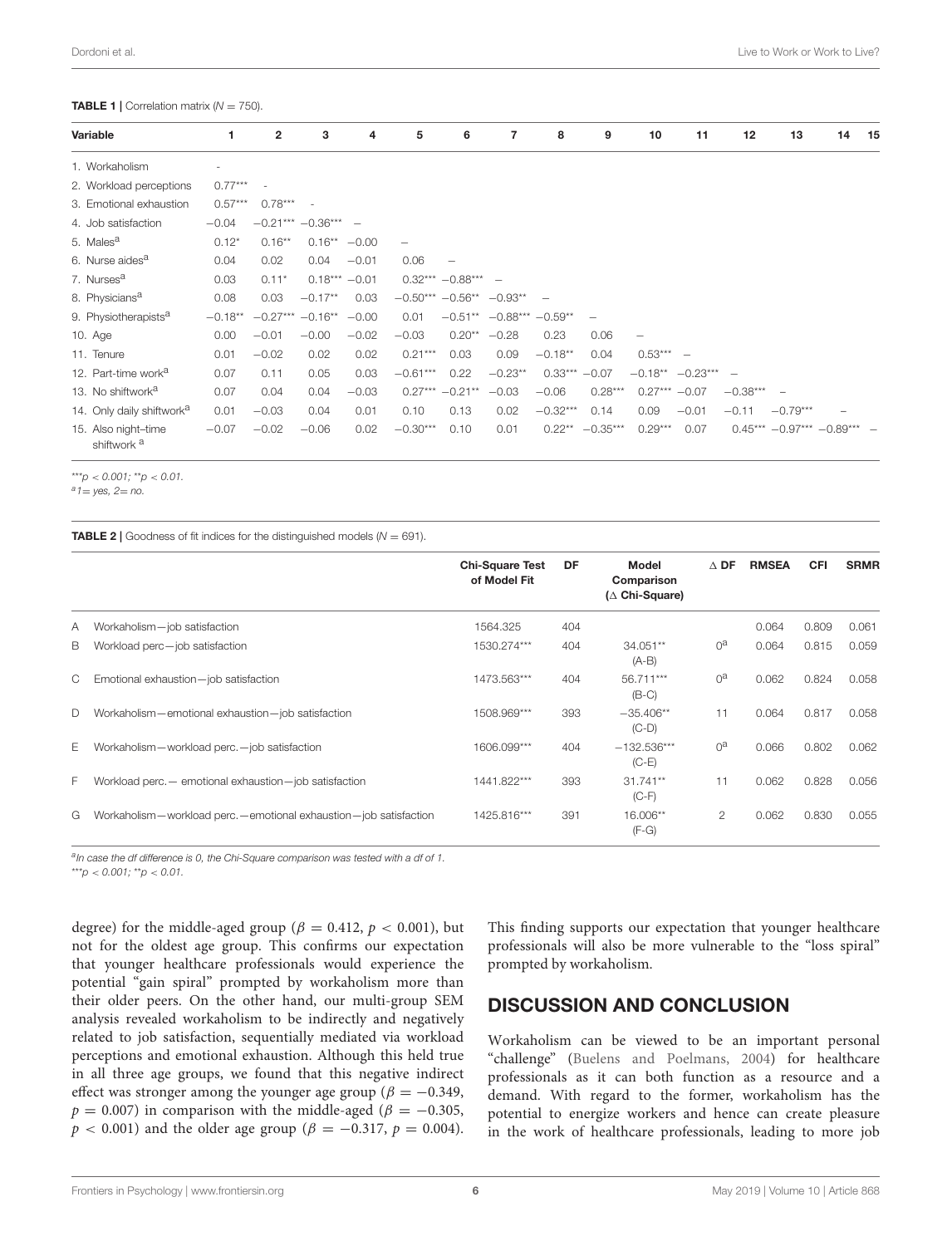<span id="page-6-0"></span>**TABLE 3** | Measurement fit for the distinguished invariance models ( $N = 702$ ).

|                |                                            | Chi-Square test of model fit | DF   | <b>Model comparison</b><br>$(\triangle$ Chi-Square) | $\triangle$ DF | <b>RMSEA</b> | <b>CFI</b> | <b>SRMR</b> |
|----------------|--------------------------------------------|------------------------------|------|-----------------------------------------------------|----------------|--------------|------------|-------------|
|                | Free Model                                 | 3130.298                     | 1003 |                                                     |                | 0.096        | 0.660      | 0.206       |
| $\overline{2}$ | Loadings Fixed                             | 2173.583***                  | 990  | 965.715***<br>$(1-2)$                               | 13             | 0.072        | 0.811      | 0.076       |
| 3              | Loadings Intercepts Fixed                  | 2167.722***                  | 988  | 5.861<br>$(2-3)$                                    | 2              | 0.072        | 0.811      | 0.073       |
| $\overline{4}$ | Loadings Intercepts Errors Fixed           | 2214.304***                  | 1038 | 46.582<br>$(3-4)$                                   | 50             | 0.070        | 0.812      | 0.077       |
| 5              | Loadings Intercepts Errors Structure Fixed | 2288.097***                  | 1092 | 73.793*<br>$(4-5)$                                  | 54             | 0.069        | 0.809      | 0.082       |

\*\*\*p < 0.001;  $p$  < 0.05.

satisfaction, possibly buffering negative emotions and affects (see Hypothesis 1). With regard to the latter, workaholism can enhance perceptions of workload and emotional exhaustion which can be experienced in lower levels of job satisfaction [\(Clark et al., 2016\)](#page-9-13). Healthcare professionals who experience higher levels of workaholism may more frequently fall into a so-called "loss spiral" due to them being exposed to a depletion of job resources, leading to a health impairment psychological process [\(Del Líbano et al., 2012;](#page-10-35) [Caesens et al.,](#page-9-22) [2014;](#page-9-22) [Clark et al., 2016\)](#page-9-13) and causing feelings of emotional exhaustion [\(Hobfoll, 1989\)](#page-10-22). This, in turn, has the potential to decrease their job satisfaction [\(Clark et al., 2016\)](#page-9-13) (see Hypothesis 2).

Following the mechanism of the "loss spiral" [\(Hobfoll, 1989\)](#page-10-22), professionals with fewer resources might be less capable to withstand further threats to resource losses, and consequently, being less capable of (re)gaining helpful resources as well (cf. [Gorgievski and Hobfoll, 2008;](#page-10-36) [Lorente Prieto et al., 2008;](#page-10-37) [Xanthopoulou et al., 2009;](#page-11-24) [Guglielmi et al., 2012;](#page-10-15) and the interactional perspective as used by [Pervin, 1989\)](#page-11-25). This may result in even more detrimental "loss cycles" or "dog-eatdog" mechanisms.

# Differences in the Gain and Loss Spirals Between Workaholism Across Age Groups

Comparing the "gain spiral" and the "loss spiral" mechanisms across the three distinguished age groups, our findings regarding the direct effects' outcomes showed that only the younger and middle-aged groups experienced to gain job satisfaction from workaholism (see Hypothesis 3).

Aligning Hobfoll's COR theory [\(Hobfoll, 1989\)](#page-10-22) with lifespan development theories [\(Carstensen, 1995;](#page-9-16) [Higgins, 1997\)](#page-10-26), younger professionals may perceive time as rather "open-ended" [\(Carstensen, 1995\)](#page-9-16) and may be more motivated by growth and knowledge-related goals than older professionals. This motivation can be particularly useful to achieve successful objectives, such as further personal resource accumulation, reflecting in skill development and experience which can contribute to their career development (ibid.). Younger professionals may therefore also gain more work-related pleasure through workaholism compared with their older peers, because the first category is more career-motivated and promotion-focused (i.e., more interested in growth and development) [\(Higgins, 1997\)](#page-10-26). The older age group, in contrast, did not experience to gain any job satisfaction from workaholism. Possibly, older professionals' workaholism may foster less joy and energy as, in view of their age, they may possess more skills and experience. On the other hand, they may possess less personal resources (cf. [Baltes et al., 1999\)](#page-9-23), such as stamina and work capacities, and need more time to recover from work (cf. [Mohren et al., 2010\)](#page-11-26). This may imply that workaholism does not lead to more energy, and hence, work satisfaction.

Whereas, the direct and positive effect of workaholism on job satisfaction (the "gain spiral" prompted by workaholism) was not present among professionals who are in the final stage of their careers, we found all age groups to be vulnerable to the indirect and negative effects of workaholism on job satisfaction (the "loss spiral" mechanism prompted by workaholism). Particularly healthcare professionals in the younger age group appeared to suffer from this "loss spiral" mechanism. Possibly, the "open time horizon" of young healthcare professionals suggested by life-span development theories can provide a fruitful theoretical explanation, as these younger professionals still have to establish their careers as healthcare professionals, and have to build skills and experience in their jobs in ever more demanding workplaces. Obviously, the older groups are less vulnerable to the loss spiral. Following COR theory, this can be explained by the fact that they have already accumulated personal resources over their professional careers (skills, work experience, self-efficacy) which reduces the risk of resource depletion.

Altogether, we found evidence for both the gain and the loss spirals between workaholism and job satisfaction. In line with expectations based on our theoretical lens, younger professionals are more subject to both the gain and the loss spiral. In view of their early career stage, they are more motivated to gain personal resources, but are also more vulnerable to losing them. Older professionals might have accumulated sufficient resources. On the one hand, this may reduce their motivation to gain more resources. On the other, it also limits their vulnerability for losing resources. In view of future developments, also in the health care domain, such as enhanced workload and the need to develop new skills due to ongoing automation all age groups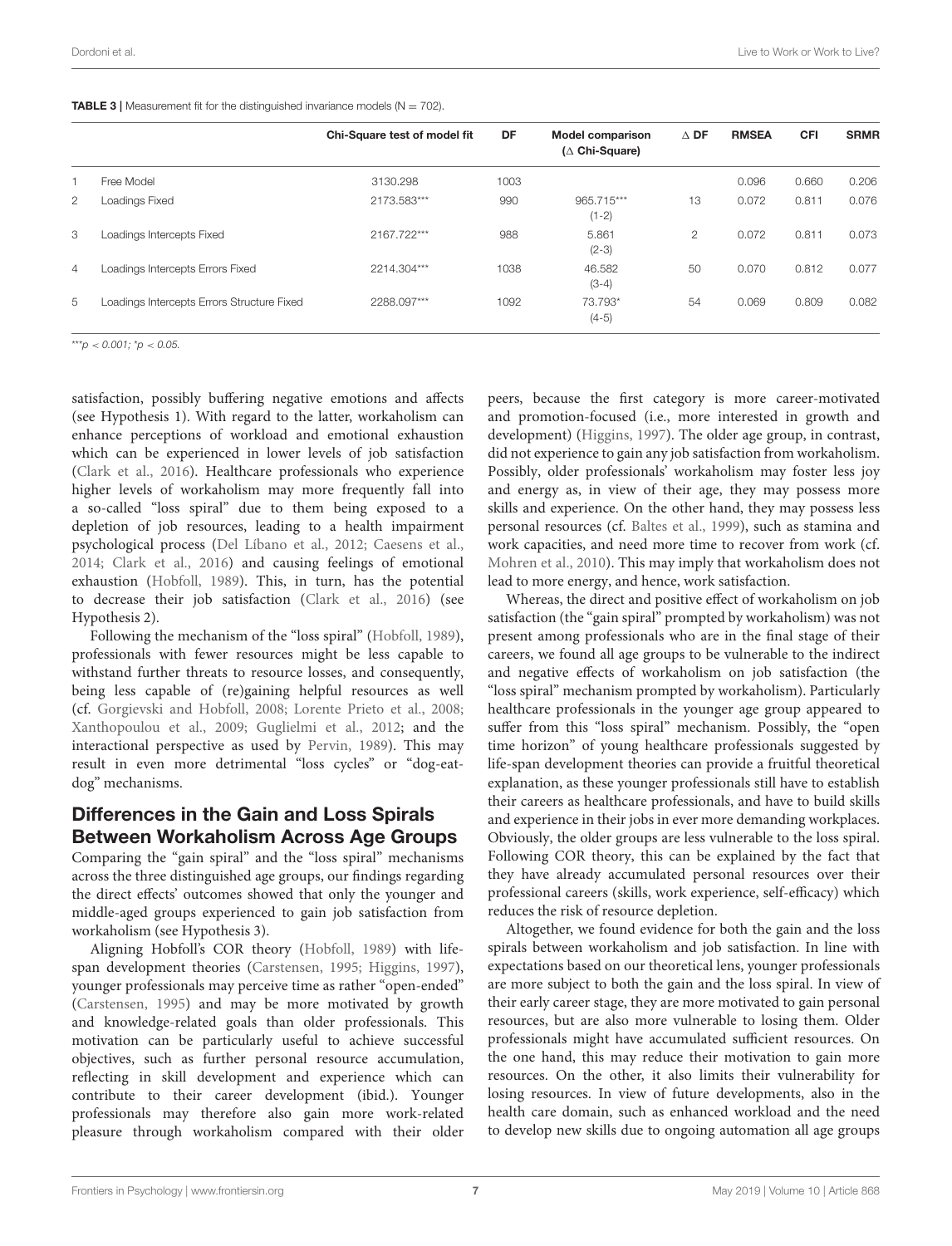#### <span id="page-7-0"></span>TABLE 4 | Structural paths' results of the distinguished samples.

|                                                                                                 | <b>Section A</b>           | <b>Section B</b>   |                             |                    |  |  |  |  |  |  |
|-------------------------------------------------------------------------------------------------|----------------------------|--------------------|-----------------------------|--------------------|--|--|--|--|--|--|
| <b>Variables</b>                                                                                | <b>Full data</b>           | Under 35 years old | Between 35 and 50 years old | Over 50 years old  |  |  |  |  |  |  |
|                                                                                                 | <b>Job Satisfaction ON</b> |                    |                             |                    |  |  |  |  |  |  |
|                                                                                                 | $\beta$ (SE)               | $\beta$ (SE)       | $\beta$ (SE)                | $\beta$ (SE)       |  |  |  |  |  |  |
| <b>DIRECT EFFECTS</b>                                                                           |                            |                    |                             |                    |  |  |  |  |  |  |
| Workaholism                                                                                     | $0.303***$ (0.082)         | $0.511*(0.225)$    | $0.412***$ (0.105)          | 0.115(0.145)       |  |  |  |  |  |  |
| Workload perceptions                                                                            | $-0.061(0.110)$            | $-0.080(0.291)$    | $-0.182(0.141)$             | 0.105(0.223)       |  |  |  |  |  |  |
| Emotional exhaustion                                                                            | $-0.524***(0.070)$         | $-0.775***(0.211)$ | $-0.503***$ (0.089)         | $-0.486**$ (0.149) |  |  |  |  |  |  |
| Gender Males <sup>b</sup>                                                                       | 0.063(088)                 | $-0.169(0.207)$    | 0.153(0.118)                | 0.023(0.183)       |  |  |  |  |  |  |
| Nurse aides <sup>a</sup>                                                                        | 0.055(142)                 | 0.142(0.578)       | $-0.061(201)$               | 0.164(0.237)       |  |  |  |  |  |  |
| Nurses <sup>a</sup>                                                                             | 0.078(0.109)               | 0.593(0.359)       | 0.013(0.153)                | 0.030(0.193)       |  |  |  |  |  |  |
| Physiotherapists <sup>a</sup>                                                                   | 0.018(0.139)               | $-0.036(0.363)$    | $-0.019(0.204)$             | 0.029(0.266)       |  |  |  |  |  |  |
| Part-time <sup>b</sup>                                                                          | 0.078(0.112)               | $2.803***(0.744)$  | $-0.044(0.132)$             | 0.227(0.229)       |  |  |  |  |  |  |
| Only day shift work <sup>c</sup>                                                                | 0.071(0.110)               | $-0.176(0.423)$    | 0.165(0.144)                | $-0.112(0.197)$    |  |  |  |  |  |  |
| Also night-time shift work <sup>c</sup>                                                         | 0.019(0.087)               | $-0.005(0.347)$    | 0.037(0.113)                | $-0.043(155)$      |  |  |  |  |  |  |
| <b>INDIRECT EFFECTS</b>                                                                         |                            |                    |                             |                    |  |  |  |  |  |  |
| Workaholism on job satisfaction mediated by<br>workload perceptions and emotional<br>exhaustion | $-0.320***$ (0.056)        | $-0.349**$ (0.130) | $-0.305***$ (0.065)         | $-0.317**$ (0.109) |  |  |  |  |  |  |
| Workload perceptions on job satisfaction<br>mediated by emotional exhaustion                    | $-0.421***(0.067)$         | $-0.473**$ (0.168) | $-0.414***(0.081)$          | $-0.425**$ (0.140) |  |  |  |  |  |  |
| Gender on job satisfaction mediated by<br>workload perceptions and emotional<br>exhaustion      |                            | ns <sup>d</sup>    | ns <sup>d</sup>             | $-0.203*(0.091)$   |  |  |  |  |  |  |
| Nurse aides on job satisfaction mediated by<br>emotional exhaustion                             |                            | nsd                | ns <sup>d</sup>             | $-0.230*(0.114)$   |  |  |  |  |  |  |
| Nurses on job satisfaction mediated by<br>workload perceptions and emotional<br>exhaustion      |                            | $-0.409*(189)$     | ns <sup>d</sup>             | ns <sup>d</sup>    |  |  |  |  |  |  |
| Nurses on job satisfaction mediated by<br>emotional exhaustion                                  |                            | ns <sup>d</sup>    | ns <sup>d</sup>             | $-0.220*(0.097)$   |  |  |  |  |  |  |
| Physiotherapists on job satisfaction mediated<br>by emotional exhaustion                        |                            | ns <sup>d</sup>    | ns <sup>d</sup>             | $-0.348*(0.140)$   |  |  |  |  |  |  |
| $R^2$                                                                                           | $0.216***$ (0.033)         | $0.467***$ (0.114) | $0.275***(0.048)$           | $0.137**$ (0.050)  |  |  |  |  |  |  |

\*\*\*p < 0.001; \*\*p < 0.01; \*p < 0.05.

<sup>a</sup> Reference category "the physicians".  $b_1 = y$ es, 2= no.

<sup>c</sup>Reference category "no shift work".

d<sub>not significant.</sub>

might find it increasingly difficult to balance the gain and loss spiral mechanisms.

# Limitations of Our Study

Even though the age-moderated mediation model allowed us to gain more insights into the positive and negative spiral mechanisms, the data was cross-sectional. As we were not able to prove the causality of the relationships studied, our results have to be interpreted with caution. Moreover, all variables were measured by means of self-reports and, therefore, commonmethod bias may exist [\(Podsakoff et al., 2003\)](#page-11-27). However, a recent study showed that "in contrast to conventional wisdom, common method effects do not appear to be so large as to pose a serious threat to organizational research" (Lance et al., [2010,](#page-10-38) p. 450). In addition, this empirical study relied

on a single-item measurement of job satisfaction. Even though some scholars argue and have found empirical evidence for the reliability of single-item measurements [\(Wanous et al.,](#page-11-28) [1997\)](#page-11-28), in the light of construct validity issues, future research using more elaborate measures for job satisfaction is called for. All in all, we recommend future longitudinal research, preferably using multi-wave designs allowing to test for causal relationships. Moreover, the results of this study should be cross-validated by means of additional empirical scholarly work, herewith incorporating different countries and occupational settings as well. Our findings showed that the amount of explained variance in job satisfaction decreases with age. It is plausible that the explanatory variables included in our model are more relevant for the younger age groups than for the older one. Future research could investigate some other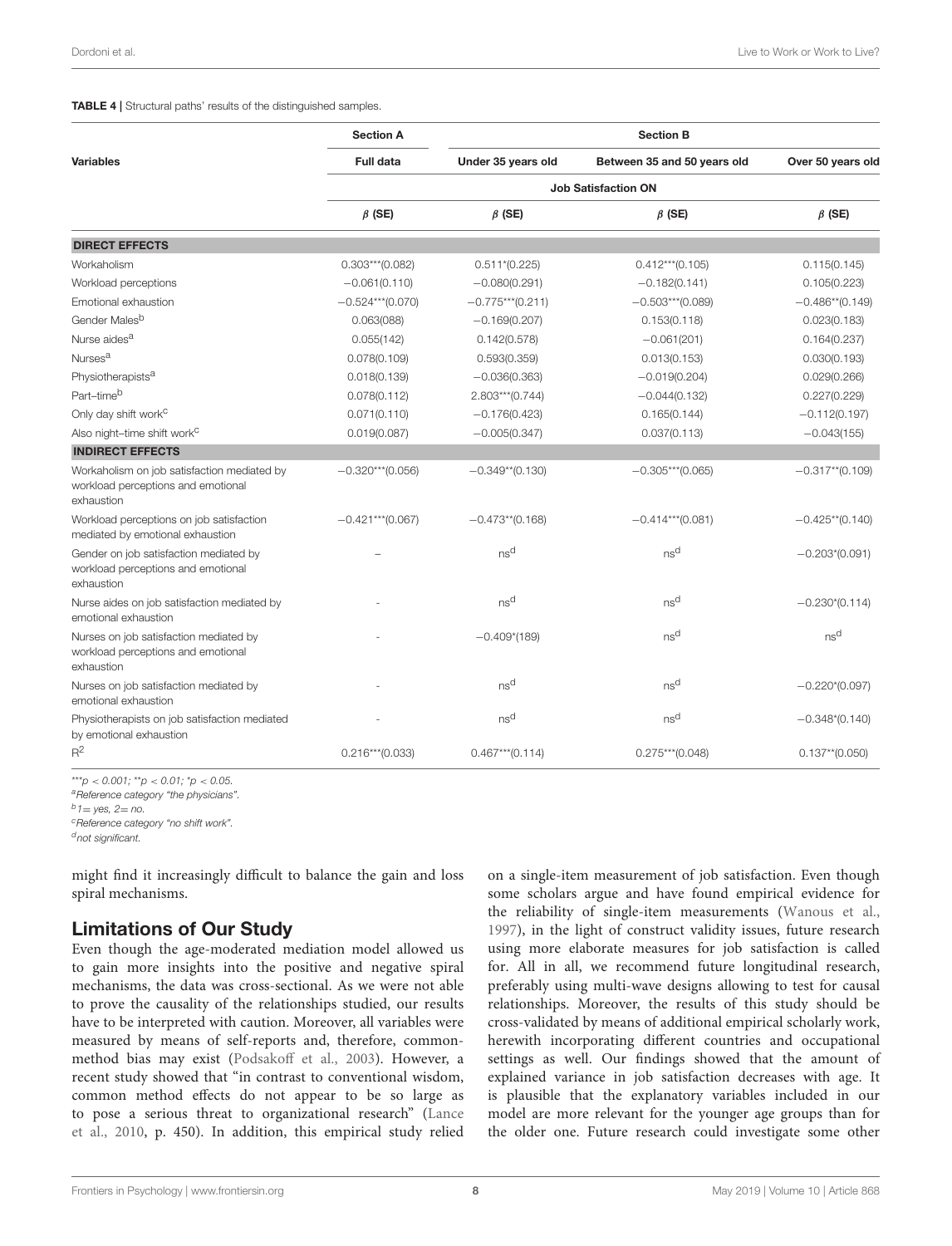

<span id="page-8-0"></span>possible personal and job-related antecedents of job satisfaction across age. In addition, possible moderator variables, such as achievement motivation, need for autonomy, to mention but a few, could be taken into account in future scholarly work in order to better understand whether the relationship between workaholism and job satisfaction can be buffered or, even further strengthened.

# **Implications**

Our study has important implications for both the existing literature and for managers and stakeholders in healthcare organizations. In order to enhance healthcare professionals' satisfaction, both their personal resources and job-related demands need to be considered in relation to one another. The outcomes of the current empirical work suggest that negative effects (e.g., a reduction of job satisfaction) resulting from workaholism are most likely to occur when workers' personal characteristics interact in a certain way with job-related factors (i.e., resulting in a too high workload level). Given the very limited opportunity to influence workers' personal characteristics (in this case workaholism traits), it might be more worthwhile for healthcare organizations to stimulate a work environment that does neither enhance nor reward workaholism. Empirical results from the scholarly work by [Mazzetti et al. \(2016b\)](#page-10-39) suggests that workaholic employees are mainly motivated by an introjected regulation, but they are also prompted by external factors, such as an organizational climate that expects employees to perform overwork and, at the same time, assign inadequate rewards for these extra work efforts. In a context where organizations often encourage workaholic behavior (cf. [Burke, 2001;](#page-9-14) [Johnstone and Johnston, 2005;](#page-10-40) such as incentive systems promoting to work longer), interventions in this sense are particularly important [\(Liang and Chu, 2009;](#page-10-41) [Schaufeli,](#page-11-29) [2016\)](#page-11-29). Indeed, in case a workplace culture is characterized by high workload and job demands, policies and practices should be adopted in order to limit their staff to overwork in too many occasions, herewith discouraging workaholism behavior. For instance, organizations could stimulate a growth culture (that is an organizational culture that provides opportunities for personal growth; [Buelens and Poelmans, 2004\)](#page-9-18) rather than a pressurizing one, and should decrease job demands (i.e., workload) where necessary. Similarly, a competitive climate also positively correlates with workaholism [\(Keller et al., 2016\)](#page-10-42). Even though the "gain and loss spirals" are two opposing mechanisms that can operate simultaneously, in practice, the positive direct effect of workaholism on job satisfaction may be overshadowed by the indirect effect of workaholism being associated with perceptions of higher workload and more emotional exhaustion. This can cause younger healthcare professionals to leave the healthcare sector, particularly when they do not have the necessary resources to cope with balancing these positive and negative mechanisms, herewith leading to the remaining older workers to suffer even more. In fact, our results demonstrate that the process of aging should be a priority in HRM policies and practices; the latter have to promote employees' job satisfaction throughout their entire career. In detail, our study shows that older workers respond differently to the "negative spiral" that may be caused by workaholism in comparison with younger workers, and, as such, this "negative spiral" is particularly dangerous in later career stages. In the light of the increasing portion of older workers at the labor market, our study indicates that healthcare organizations should invest in supporting their workers' sustainable employability (Van der Heijden and De Vos, [2015\)](#page-11-30) and by arranging sound and facilitating "active aging" working conditions [\(Kooij et al., 2010;](#page-10-43) [Veth et al.,](#page-11-31) [2015\)](#page-11-31).Workaholism has the potential to negatively affect the older age group of healthcare professionals, particularly since they lack the direct positive effect of being motivated by workaholism, in contrast with the two other age groups whose longer "time horizon" still motives them to invest in their professional careers.

In order to enhance job satisfaction among all healthcare professionals over their full careers and to prevent them from leaving the healthcare sector, both personal resources and joband organization-related factors need to be considered by all healthcare sector stakeholders involved. Given the very limited opportunities to influence professionals' personal characteristics, it might be more worthwhile for managers in the healthcare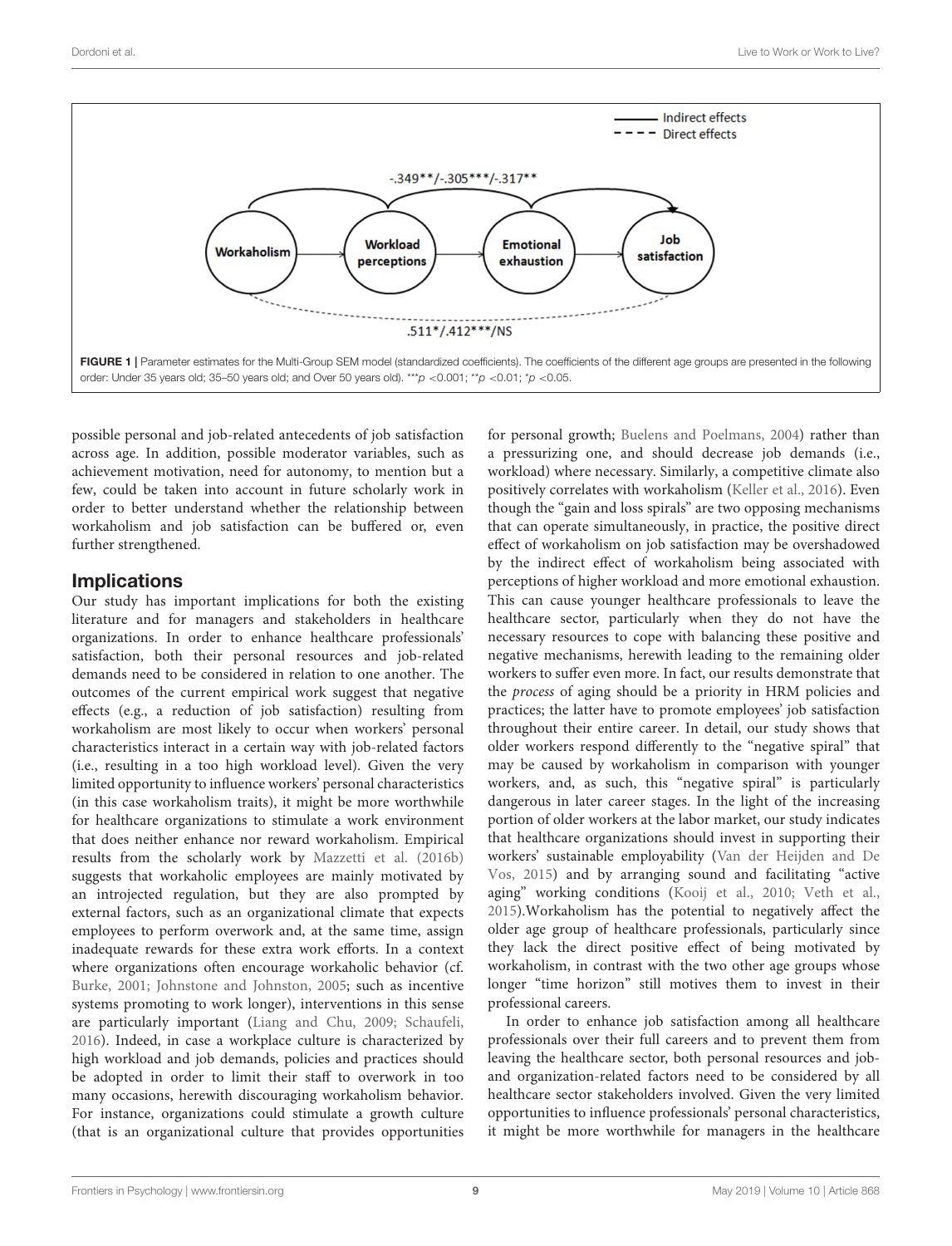Dordoni et al. Live to Work or Work to Live?

sector to stimulate a work environment wherein HR policies and practices are adopted that limit employees to overwork structurally [cf. [\(Burke, 2001\)](#page-9-14)] or to provide them with job resources to balance job demands. The outcomes of this study are important for both scholars and practitioners in healthcare settings. We suggest that relevant stakeholders in healthcare organizations discuss the factors that are taken into account in this study, in order to increase the transparency of perceptions regarding job demands and personal characteristics that might be associated with workaholism. After all, protecting the sustainable careers of employees throughout the lifespan is a dual responsibility wherein both employers (line managers) and employees should be aware of and should prevent possible hindrances that might endanger the individual workers employability [\(Van der Heijden and De Vos, 2015\)](#page-11-30). For manager to use the evidence-based knowledge in practice, they have to participate in leadership programs that support sustainable and health-promoting leadership, i.e., leadership that takes into account that factors at different work system level can jointly be accountable for health outcomes. In order to manage these interactions across work system levels, managers need to learn

# **REFERENCES**

- <span id="page-9-20"></span>Aiken, L. H., Clarke, S. P., and Sloane, D. M. (2002a). Hospital staffing, organization, and quality of care: cross-national findings. Nurs. Outlook 50, 187–194. doi: [10.1067/mno.2002.126696](https://doi.org/10.1067/mno.2002.126696)
- <span id="page-9-4"></span>Aiken, L. H., Clarke, S. P., Sloane, D. M., Sochalski, J., and Silber, J. H. (2002b). Hospital nurse staffing and patient mortality, nurse burnout, and job dissatisfaction. J. Am. Med. Assoc. 288, 1987–1993. doi: [10.1001/jama.288.16.1987](https://doi.org/10.1001/jama.288.16.1987)
- <span id="page-9-2"></span>Alarcon, G. M. (2011). A meta-analysis of burnout with job demands, resources, and attitudes. J. Vocat. Behav. 79, 549–562. doi: [10.1016/j.jvb.2011.03.007](https://doi.org/10.1016/j.jvb.2011.03.007)
- <span id="page-9-5"></span>Armstrong-Stassen, M., and Stassen, K. (2013). Professional development, targetspecific satisfaction, and older nurse retention. Career Dev. Int. 18, 673–693. doi: [10.1108/CDI-08-2013-0102](https://doi.org/10.1108/CDI-08-2013-0102)
- <span id="page-9-15"></span>Aziz, S., and Moyer, F. (2018). Workaholism and occupational health: A translational review. J. Appl. Biobehav. Res. 23: e12144. doi: [10.1111/jabr.12144](https://doi.org/10.1111/jabr.12144)
- <span id="page-9-3"></span>Bakker, A. B., Killmer, C. H., Siegrist, J., and Schaufeli, W. B. (2000). Effort– reward imbalance and burnout among nurses. J. Adv. Nurs. 31, 884–891. doi: [10.1046/j.1365-2648.2000.01361.x](https://doi.org/10.1046/j.1365-2648.2000.01361.x)
- <span id="page-9-11"></span>Balducci, C., Avanzi, L., and Fraccaroli, F. (2016). The Individual "Costs" of workaholism an analysis based on multisource and prospective data. J. Manage. 21, 1–26. doi: [10.1177/0149206316658348](https://doi.org/10.1177/0149206316658348)
- <span id="page-9-23"></span>Baltes, P. B., Baltes, M. M., Freund, A. M., and Lang, F. R. (1999). The Measurement of Selection, Optimization, and Compensation (SOC) by Self Report: Technical report. Berlin: Max-Planck-Institut für Bildungsforschung.
- <span id="page-9-21"></span>Baron, R. M., and Kenny, D. A. (1986). The moderator–mediator variable distinction in social psychological research: conceptual, strategic, and statistical considerations. J. Pers. Soc. Psychol. 51, 1173–1182. doi: [10.1037/0022-3514.51.6.1173](https://doi.org/10.1037/0022-3514.51.6.1173)
- <span id="page-9-17"></span>Bonebright, C. A., Clay, D. L., and Ankenmann, R. D. (2000). The relationship of workaholism with work-life conflict, life satisfaction, and purpose in life. J. Counsel. Psychol[. 47, 469–477. doi: 10.1037/0022-0167.47.](https://doi.org/10.1037/0022-0167.47.4.469) 4.469
- <span id="page-9-19"></span>Borgogni, L., Galati, D., Petitta, L., and Centro Formazione Schweitzer, A. (2005). Questionario di Check-up Organizzativo Manuale [Organizational Check up Systems, Manual]. Firenze: Organizzazioni Speciali.
- <span id="page-9-6"></span>Bratt, C., and Gautun, H. (2018). Should I stay or should I go? Nurses' wishes to leave nursing homes and home nursing. J. Nurs. Manag. 26:1074–1082. doi: [10.1111/jonm.12639](https://doi.org/10.1111/jonm.12639)

how to use dialog to address these [\(Dellve and Eriksson, 2017\)](#page-10-44). To conclude, our results demonstrate that the process of aging should be a priority for HR policies and practices in healthcare. In the light of the increasing proportion of older professionals in the labor market, healthcare organizations should support active aging and sustainable employability across the life-span by facilitating sound working conditions [\(Veth et al., 2015\)](#page-11-31).

# AUTHOR CONTRIBUTIONS

All authors listed have made a substantial, direct and intellectual contribution to the work, and approved it for publication. PD, SK-H, BV, and PP worked on Design, Modeling, Analyses, and Writing. IS and EF contributed in collecting data and proofreading.

### ACKNOWLEDGMENTS

PD Ph.D thesis is the only medium that has appeared on this study and in line with University of Pavia's policy it can be accessed on-line. The thesis is original, unpublished work.

- <span id="page-9-7"></span>Brewer, E. W., and Shapard, L. (2004). Employee burnout: a meta-analysis of the relationship between age or years of experience. Hum. Resour. Dev. Rev. 3, 102–123. doi: [10.1177/1534484304263335](https://doi.org/10.1177/1534484304263335)
- <span id="page-9-1"></span>Buchan, J., Duffield, C., and Jordan, A. (2015). 'Solving' nursing shortages: do we need a new agenda? J. Nurs. Manag[. 23, 543–545. doi: 10.1111/jon](https://doi.org/10.1111/jonm.12315) m.12315
- <span id="page-9-18"></span>Buelens, M., and Poelmans, S. A. (2004). Enriching the spence and robbins' typology of workaholism: demographic, motivational and organizational correlates. J. Organ. Change. Manag. 17, 440–458. doi: [10.1108/09534810410554470](https://doi.org/10.1108/09534810410554470)
- <span id="page-9-12"></span>Burke, R. J. (1999). Workaholism in organizations: gender differences. Sex Roles 41, 333–345.
- <span id="page-9-14"></span>Burke, R. J. (2001). Workaholism in organizations: the role of organizational values. Pers. Rev. 30, 637–645. doi: [10.1108/EUM0000000005977](https://doi.org/10.1108/EUM0000000005977)
- <span id="page-9-9"></span>Burke, R. J., Berge Matthiesen, S., and Pallesen, S. (2006). Workaholism organizational life and well-being of Norwegian nursing staff. Career Dev. Int. 11, 463–477. doi: [10.1108/13620430610683070](https://doi.org/10.1108/13620430610683070)
- <span id="page-9-8"></span>Burke, R. J., and MacDermid, G. (1999). Are workaholics job satisfied and successful in their careers? Career Dev. Int. 4, 277–282. doi: [10.1108/13620439910279761](https://doi.org/10.1108/13620439910279761)
- <span id="page-9-22"></span>Caesens, G., Stinglhamber, F., and Luypaert, G. (2014). The impact of work engagement and workaholism on well-being: The role of work-related social support. Career Dev. Int. 19, 813–835. doi: [10.1108/CDI-09-2013-0114](https://doi.org/10.1108/CDI-09-2013-0114)
- <span id="page-9-0"></span>Camerino, D., Conway, P. M., Van der Heijden, B. I. J., Estryn-Behar, M., Consonni, D., Gould, D., et al. (2006). Low-perceived work ability, aging and intention to leave nursing: a comparison among 10 European countries. J. Adv. Nurs. 56, 542–552. doi: [10.1111/j.1365-2648.2006.04046.x](https://doi.org/10.1111/j.1365-2648.2006.04046.x)
- <span id="page-9-16"></span>Carstensen, L. L. (1995). Evidence for a life-span theory of socioemotional selectivity. Curr. Dir. Psychol. Sci. 4, 151-156. doi: [10.1111/1467-8721.ep11512261](https://doi.org/10.1111/1467-8721.ep11512261)
- <span id="page-9-13"></span>Clark, M. A., Michel, J. S., Zhdanova, L., Pui, S. Y., and Baltes, B. B. (2016). All work and no play? A meta-analytic examination of the correlates and outcomes of workaholism. J. Manage[. 42, 1836–1873. doi: 10.1177/01492063145](https://doi.org/10.1177/0149206314522301) 22301
- <span id="page-9-10"></span>Cunningham, C. J., De La Rosa, G. M., Jex, S. M., Näswall, K., Hellgren, J., and Sverke, M. (2008). "The dynamic influence of individual characteristics on employee well-being: a review of the theory, research, and future directions," in The Individual in the Changing Working Life, eds K. Naswall, J. Hellgren, and M. Sverke (Cambridge: Cambridge University Press), 258–283.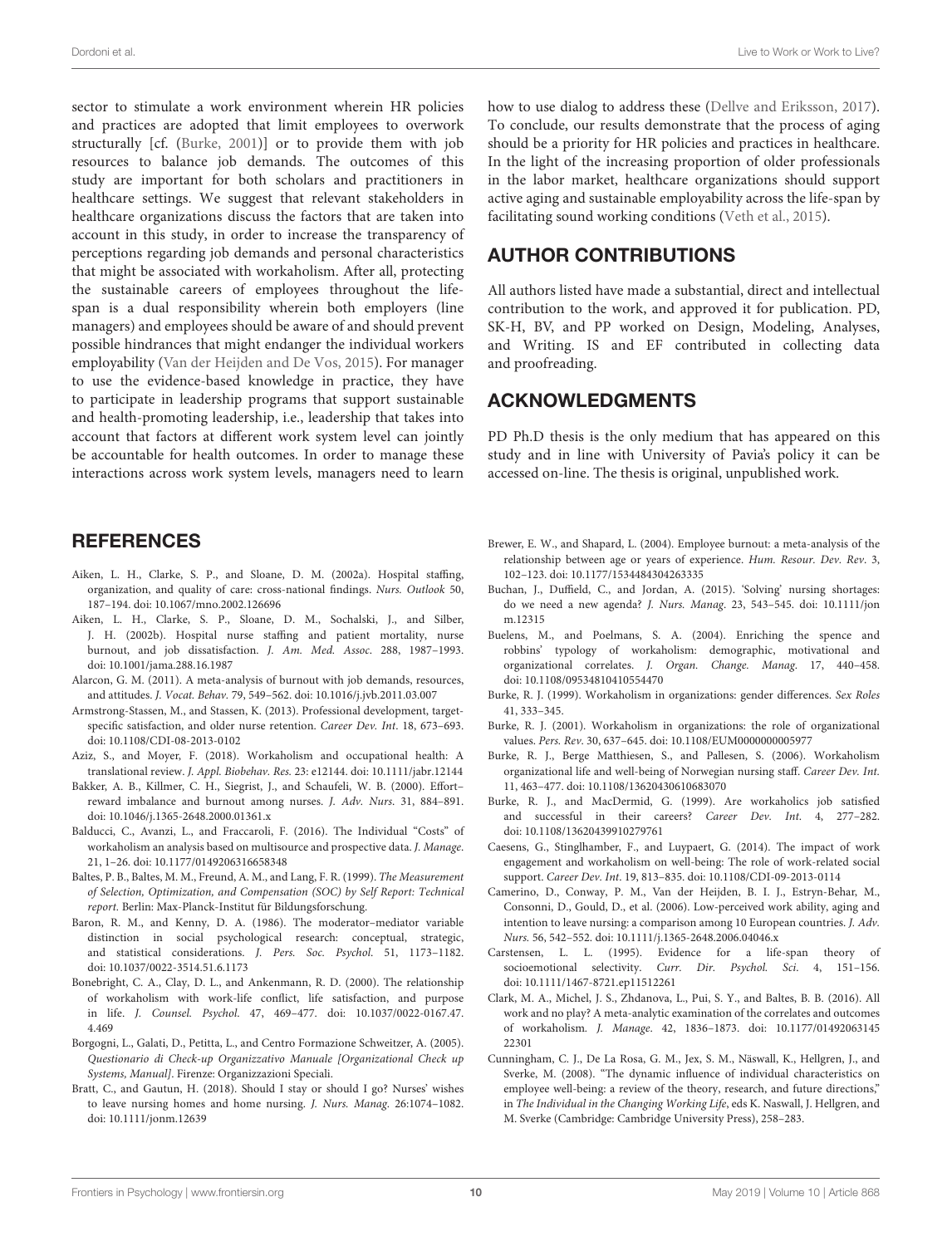- <span id="page-10-6"></span>De Gieter, S., Hofmans, J., and Pepermans, R. (2011). Revisiting the impact of job satisfaction and organizational commitment on nurse turnover intention: an individual differences analysis. Int. J. Nurs. Stud. 48, 1562–1569. doi: [10.1016/j.ijnurstu.2011.06.007](https://doi.org/10.1016/j.ijnurstu.2011.06.007)
- <span id="page-10-11"></span>Deckard, G., Meterko, M., and Field, D. (1994). Physician burnout: an examination of personal, professional, and organizational relationships. Med. Care. 32, 745–754. doi: [10.1097/00005650-199407000-00007](https://doi.org/10.1097/00005650-199407000-00007)
- <span id="page-10-35"></span>Del Líbano, M., Llorens, S., Salanova, M., and Schaufeli, W. B. (2012). About the dark and bright sides of self-efficacy: workaholism and work engagement. Span. J. Psychol. [15, 688–701. doi: 10.5209/rev\\_SJOP.2012.v15.n](https://doi.org/10.5209/rev_SJOP.2012.v15.n2.38883) 2.38883
- <span id="page-10-44"></span>Dellve, L., and Eriksson, A. (2017). Health-promoting managerial work: a theoretical framework for a leadership program that supports knowledge and capability to craft sustainable work practices in daily practice and during organizational change. Societies 7:12. doi: [10.3390/soc7020012](https://doi.org/10.3390/soc7020012)
- <span id="page-10-23"></span>Dordoni, P. (2017). Aging at Work: the Moderating Role of Age in Occupational Wellbeing. Dissertation Thesis, Pavia (IT): University of Pavia
- <span id="page-10-32"></span>Fiabane, E., Giorgi, I., Musian, D., Sguazzin, C., and Argentero, P. (2012). Occupational stress and job satisfaction of healthcare staff in rehabilitation units. Med. Lav.103, 482–492.
- <span id="page-10-31"></span>Fiabane, E., Giorgi, I., Sguazzin, C., and Argentero, P. (2013). Work engagement and occupational stress in nurses and other healthcare workers: the role of organisational and personal factors. J. Clin. Nurs. 22, 2614–2624. doi: [10.1111/jocn.12084](https://doi.org/10.1111/jocn.12084)
- <span id="page-10-27"></span>Froehlich, D. E., Beausaert, S. A., and Segers, M. S. (2015). Age, employability and the role of learning activities and their motivational antecedents: a conceptual model. Int. J. Hum. Resour. Man. 26, 2087–2101. doi: [10.1080/09585192.2014.971846](https://doi.org/10.1080/09585192.2014.971846)
- <span id="page-10-25"></span>Furnham, A. (1997). The Psychology of Behavior at Work: The Individual in the Organization. Hove, UK: Psychology Press.
- <span id="page-10-8"></span>Gao, F., Newcombe, P., Tilse, C., Wilson, J., and Tuckett, A. (2017). Challengerelated stress and felt challenge: Predictors of turnover and psychological health in aged care nurses. Collegian [24, 361–369. doi: 10.1016/j.colegn.2016.](https://doi.org/10.1016/j.colegn.2016.07.006) 07.006
- <span id="page-10-0"></span>Glomb, T. M., Kammeyer-Mueller, J. D., and Rotundo, M. (2004). Emotional labor demands and compensating wage differentials. J. Appl. Psychol. 89, 700–714. doi: [10.1037/0021-9010.89.4.700](https://doi.org/10.1037/0021-9010.89.4.700)
- <span id="page-10-12"></span>Gómez-Urquiza, J. L., Vargas, C., De la Fuente, E. I., Fernández-Castillo, R., and Cañadas-De la Fuente, G. A. (2017). Age as a risk factor for burnout syndrome in nursing professionals: a meta-analytic study. Res. Nurs. Health. 40, 99–110. doi: [10.1002/nur.21774](https://doi.org/10.1002/nur.21774)
- <span id="page-10-36"></span>Gorgievski, M. J., and Hobfoll, S. E. (2008). "Work can burn us out or fire us up: conservation of resources in burnout and engagement," in Handbook of Stress and Burnout in Health Care, ed J. R. B. Halbesleben (Nova Science Publishers), 7–22.
- <span id="page-10-19"></span>Graves, L. M., Ruderman, M. N., Ohlott, P. J., and Weber, T. J. (2012). Driven to work and enjoyment of work: Effects on managers' outcomes. J. Manage. 38, 1655–1680. doi: [10.1177/0149206310363612](https://doi.org/10.1177/0149206310363612)
- <span id="page-10-15"></span>Guglielmi, D., Simbula, S., Schaufeli, W. B., and Depolo, M. (2012). Self-efficacy and workaholism as initiators of the job demands-resources model. Career Dev. Int. 17, 375–389. doi: [10.1108/13620431211255842](https://doi.org/10.1108/13620431211255842)
- <span id="page-10-13"></span>Hatch, D. J., Freude, G., Martus, P., Rose, U., Müller, G., and Potter, G. G. (2018). Age, burnout and physical and psychological work ability among nurses. Occup. Med. 68, 246–254. doi: [10.1093/occmed/kqy033](https://doi.org/10.1093/occmed/kqy033)
- <span id="page-10-5"></span>Hedge, J. W., and Borman, W. C. (2012). The Oxford Handbook of Work and Aging. New York, NY: Oxford University Press.
- <span id="page-10-7"></span>Heinen, M. M., Van Achterberg, T., Schwendimann, R., Zander, B., Matthews, A., Kozka, M., et al. (2013). Nurses' intention to leave their profession: a cross sectional observational study in 10 European countries. Int. J. Nurs. Stud. 50, 174–184. doi: [10.1016/j.ijnurstu.2012.09.019](https://doi.org/10.1016/j.ijnurstu.2012.09.019)
- <span id="page-10-9"></span>Heisler, W., and Bandow, D. (2018). Retaining and engaging older workers: A solution to worker shortages in the US. Bus Horiz. 61, 421–430. doi: [10.1016/j.bushor.2018.01.008](https://doi.org/10.1016/j.bushor.2018.01.008)
- <span id="page-10-26"></span>Higgins, E. T. (1997). Beyond pleasure and pain. Am. Psychol. 52, 1280–1300. doi: [10.1037/0003-066X.52.12.1280](https://doi.org/10.1037/0003-066X.52.12.1280)
- <span id="page-10-22"></span>Hobfoll, S. E. (1989). Conservation of resources: a new attempt at conceptualizing stress. Am. Psychol[. 44, 513–524. doi: 10.1037/0003-066X.44.](https://doi.org/10.1037/0003-066X.44.3.513) 3.513
- <span id="page-10-24"></span>Hobfoll, S. E. (2001). The influence of culture, community, and the nested-self in the stress process: advancing conservation of resources theory. Appl. Psychol. 50, 337–421. doi: [10.1111/1464-0597.00062](https://doi.org/10.1111/1464-0597.00062)
- <span id="page-10-1"></span>Hodgkin, S., Paul, W., and Warburton, J. (2017). Effort-reward imbalance and intention to retire early in australian healthcare workers. Aust. J. Org. Psychol. 10:e2. doi: [10.1017/orp.2017.2](https://doi.org/10.1017/orp.2017.2)
- <span id="page-10-33"></span>Hu, L. T., and Bentler, P. M. (1999). Cutoff criteria for fit indexes in covariance structure analysis: Conventional criteria versus new alternatives. Struct. Equ. Model. 6, 1–55. doi: [10.1080/10705519909540118](https://doi.org/10.1080/10705519909540118)
- <span id="page-10-3"></span>Johnson, J. V., and Hall, E. M. (1988). Job strain, work place social support, and cardiovascular disease: a cross-sectional study of a random sample of the Swedish working population. Am. J. Publ. Health. 78, 1336–1342.
- <span id="page-10-40"></span>Johnstone, A., and Johnston, L. (2005). The relationship between organizational climate, occupational type and workaholism. NZ. J. Psychol. 34, 181–188.
- <span id="page-10-18"></span>Kanai, A., and Wakabayashi, M. (2001). Workaholism among Japanese blue-collar employees. Int. J. Stress Manag. 8, 129–203. doi: [10.1023/A:1009529314121](https://doi.org/10.1023/A:1009529314121)
- <span id="page-10-2"></span>Karasek, R. A. (1979). Job demands, job decision latitude, and mental strain: implications for job redesign. Admin. Sci. Quart. 24, 285–308.
- <span id="page-10-42"></span>Keller, A. C., Spurk, D., Baumeler, F., and Hirschi, A. (2016). Competitive climate and workaholism: negative sides of future orientation and calling. Pers. Indivi. Dif. 96, 122–126. doi: [10.1016/j.paid.2016.02.061](https://doi.org/10.1016/j.paid.2016.02.061)
- <span id="page-10-34"></span>Kenny, D. A. (2015). Measuring model fit. Available online at: [http://davidakenny.](http://davidakenny.net/cm/fit.htm) [net/cm/fit.htm](http://davidakenny.net/cm/fit.htm) (Retrieved March, 2019).
- <span id="page-10-43"></span>Kooij, D. T., Jansen, P. G., Dikkers, J. S., and De Lange, A. H. (2010). The influence of age on the associations between HR practices and both affective commitment and job satisfaction: a meta-analysis. J. Org. Behav. 31, 1111–1136. doi: [10.1002/job.666](https://doi.org/10.1002/job.666)
- <span id="page-10-16"></span>Kubota, K., Shimazu, A., Kawakami, N., Takahashi, M., Nakata, A., and Schaufeli, W. B. (2010). Association between workaholism and sleep problems among hospital nurses. Ind. Health. 48, 864–871. doi: [10.2486/indhealth.MS1139](https://doi.org/10.2486/indhealth.MS1139)
- <span id="page-10-38"></span>Lance, C. E., Dawson, B., Birkelbach, D., and Hoffman, B. J. (2010). Method effects, measurement error, and substantive conclusions. Organ. Res. Methods 13, 435–455. doi: [10.1177/1094428109352528](https://doi.org/10.1177/1094428109352528)
- <span id="page-10-30"></span>Lasalvia, A., Bonetto, C., Bertani, M., Bissoli, S., Cristofalo, D., Marrella, G., et al. (2009). Influence of perceived organisational factors on job burnout: survey of community mental health staff. Brit. J. Psychiatr. 195, 537–544. doi: [10.1192/bjp.bp.108.060871](https://doi.org/10.1192/bjp.bp.108.060871)
- <span id="page-10-28"></span>Leiter, M. P., and Maslach, C. (2000). Preventing Burnout and Building Engagement: Team Member's Workbook. Jossey-Bass.
- <span id="page-10-29"></span>Leiter, M. P., and Maslach, C. (2009). Nurse turnover: the mediating role of burnout. J. Nurs. Manag. 17, 331–339. doi: [10.1111/j.1365-2834.2009.01004.x](https://doi.org/10.1111/j.1365-2834.2009.01004.x)
- <span id="page-10-41"></span>Liang, Y. W., and Chu, C. M. (2009). Personality traits and personal and organizational inducements: antecedents of workaholism. Soc. Behav. Pers. 37, 645–660. doi: [10.2224/sbp.2009.37.5.645](https://doi.org/10.2224/sbp.2009.37.5.645)
- <span id="page-10-21"></span>Liu, C., Bayer, A., Cosgrove, S. E., Daum, R. S., Fridkin, S. K., Gorwitz, R. J., et al. (2011). Clinical practice guidelines by the infectious diseases society of america for the treatment of methicillin-resistant Staphylococcus aureus infections in adults and children. Clin. Infect. Dis. 52, e18–55. doi: [10.1093/cid/ciq146](https://doi.org/10.1093/cid/ciq146)
- <span id="page-10-37"></span>Lorente Prieto, L., Salanova Soria, M., Martínez Martínez, I., and Schaufeli, W. (2008). Extension of the job demands-resources model in the prediction of burnout and engagement among teachers over time. Psicothema 20, 354–360.
- <span id="page-10-20"></span>Lu, H., Barriball, K. L., Zhang, X., and While, A. E. (2012). Job satisfaction among hospital nurses revisited: a systematic review. Int. J. Nurs. Stud. 49, 1017–1038. doi: [10.1016/j.ijnurstu.2011.11.009](https://doi.org/10.1016/j.ijnurstu.2011.11.009)
- <span id="page-10-10"></span>Lu, H., While, A. E., and Barriball, K. L. (2005). Job satisfaction among nurses: a literature review. Int. J. Nurs. Stud. 42, 211–227. doi: [10.1016/j.ijnurstu.2004.09.003](https://doi.org/10.1016/j.ijnurstu.2004.09.003)
- <span id="page-10-4"></span>Makkai, K. (2018). Evaluating the level of burnout among healthcare professionals. acta universitatis sapientiae. Soc. Anal. 8, 23–39. doi: [10.2478/aussoc-2018-0002](https://doi.org/10.2478/aussoc-2018-0002)
- <span id="page-10-14"></span>Maslach, C., and Leiter, M. P. (2016). "Burnout" in Stress: Concepts, Cognition, Emotion, and Behavior (Academic Press), 351–357.
- <span id="page-10-17"></span>Mazzetti, G., Biolcati, R., Guglielmi, D., Vallesi, C., and Schaufeli, W. (2016a). Individual characteristics influencing physicians' perceptions of job demands and control: the role of affectivity, work engagement and workaholism. Int. J. Environ. Res. Publ. Health. 13:567. doi: [10.3390/ijerph13060567](https://doi.org/10.3390/ijerph13060567)
- <span id="page-10-39"></span>Mazzetti, G., Schaufeli, W. B., Guglielmi, D., and Depolo, M. (2016b). Overwork climate scale: Psychometric properties and relationships with working hard. J. Manag. Psychol. 31, 880–896. doi: [10.1108/JMP-03-2014-0100](https://doi.org/10.1108/JMP-03-2014-0100~)